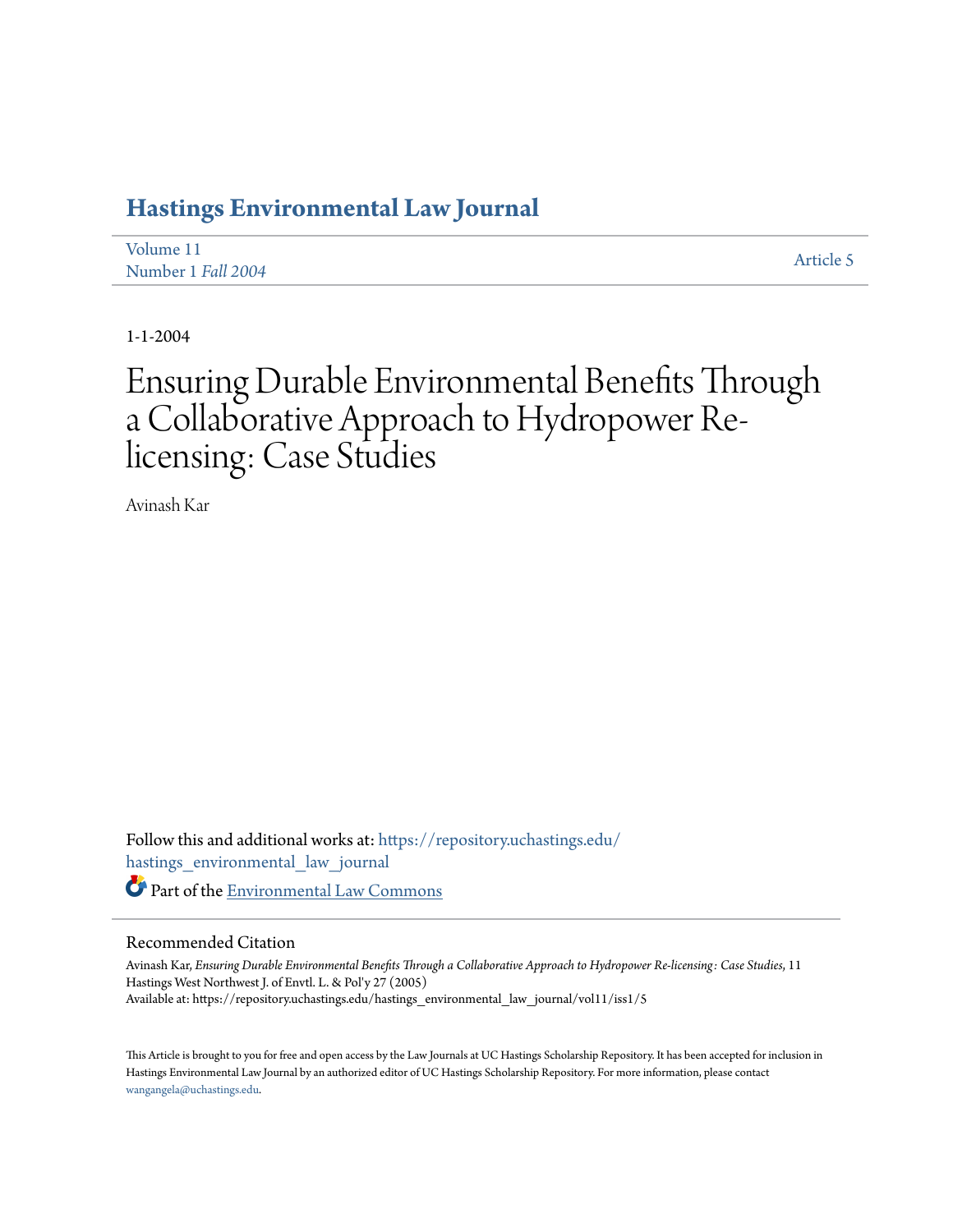## **Ensuring Durable Environmental Benefits Through a Collaborative Approach to Hydropower Re-licensing: Case Studies**

*By Avinash Kar*\*

### **I. Introduction**

The last century has seen the rise of environmental awareness from its nascent conservation-oriented beginnings to the multi-faceted, complex, ecological systemsbased perspective that informs environmental activism today. We realize today the potential for environmental impacts in almost any human activity and that we must strive continually to balance the risks and benefits to ensure that our needs and wants are met while still protecting the environment upon which we depend. We continually become more aware of the ecological impacts of even the most well-meaning of human activities. Wind-farms which produce clean, renewable energy may harm endangered birds that fly into wind-turbine blades. Or emission- and smog-reducing gasoline additives may leach into groundwater, contaminating drinking sources. So it is with hydropower, the generation of electricity by damming rivers and waterways.

As the discussion below will show, hydropower facilities mushroomed in the middle of the 20th century, subject to remarkably little environmental oversight, a product of a less-environmentally aware time. Today, of course, we are aware not only of the benefits of hydropower, but also of its damaging impact on the environment if not properly managed. Many of the facilities granted federal licenses forty or fifty years ago have only now begun to come up

\* J.D. candidate, U.C. Hastings College of the Law, 2005. The note is based in part on a project the author worked on with Kevin Mora while both were legal interns at the Natural Resources Defense Council during the summer of 2003. The author would also like to thank Ralph Cavanagh for his gracious advice and thoughtful comments throughout the process, and Meghan Byrne for her rigorous and insightful edits.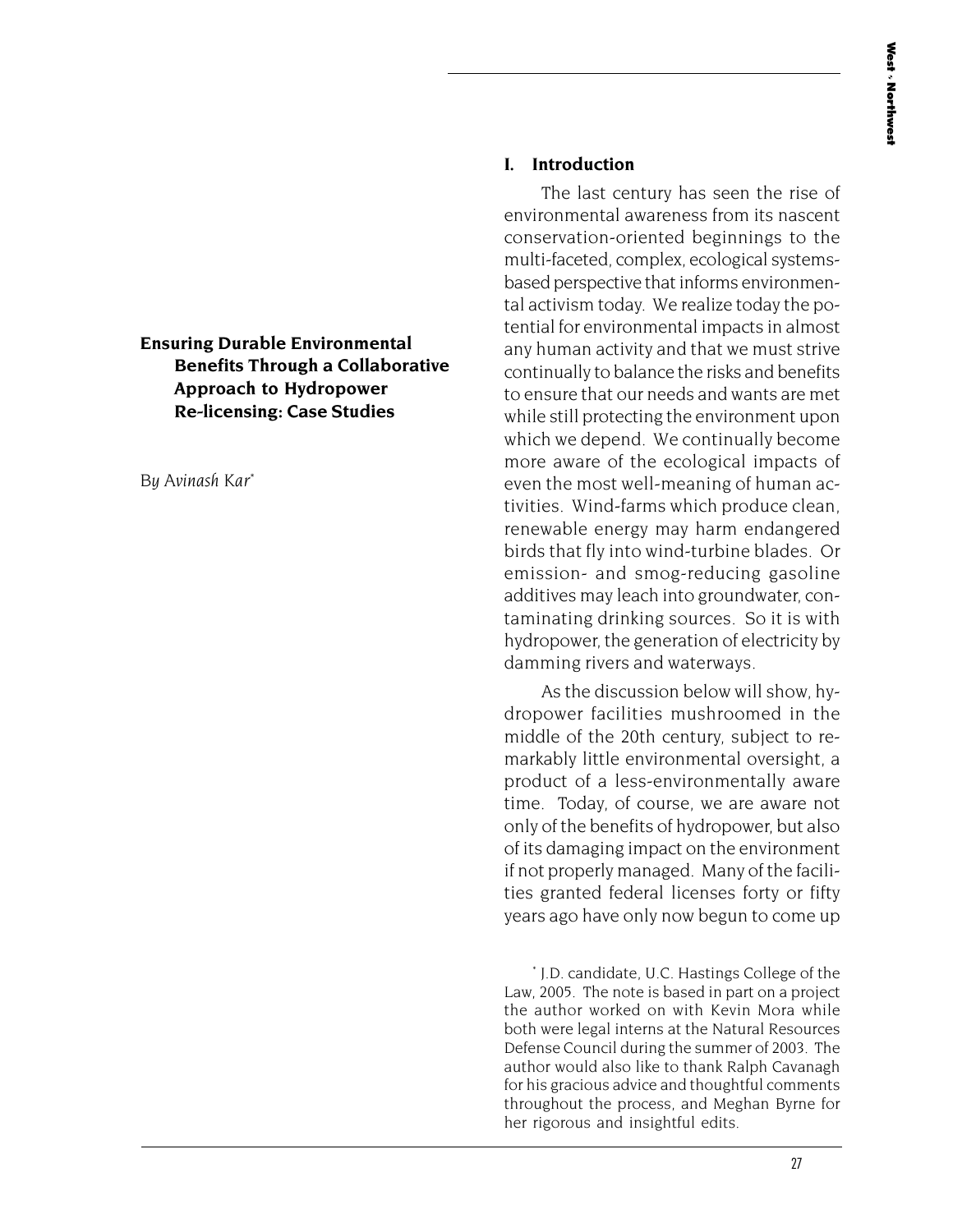for license renewals in the past decade or so, finally providing an opportunity to incorporate environmental requirements into the permits. It is in this context that one of the more promising opportunities to develop long-term, environmentally sensitive planning in this arena presents itself.

As of 1996, there were approximately 2,358 hydroelectric plants operating in the United States.<sup>1</sup> Overall, hydroelectric projects provide 74,800 megawatts of generating capacity, $2$  and a little over 7% of the electricity generated in the US.<sup>3</sup> Hydropower offers environmental and economic benefits, but also inflicts serious environmental damage.<sup>4</sup> Hydropower projects represent 96% of renewable energy production in the US, the equivalent of 531 million barrels of oil each year, while creating no air pollution. $5$  These projects provide electricity at a relatively low fiscal cost and, if a project has substantial water storage capacity, it can provide power "almost instantaneously at times of peak energy demand, helping prevent brownouts and power outages."<sup>6</sup>

On the other hand, hydropower projects

1. Fed. Energy Regulatory Comm'n, *Water Power: Present Development of Conventional Hydroelectric Projects*, *at* http://www.ferc.gov/industries/hydropower/gen-info/ water-power/wp-present-dev.asp (last updated June 13, 2003) [hereinafter *Water Power Present Development*].

2. Fed. Energy Regulatory Comm'n, *Water Power: Use and Regulation of a Renewable Resource*, *at* http://www.ferc.gov/industries/hydropower/geninfo/water-power/wp-use.asp (last updated June 13, 2003) [hereinafter *Water Power Use*].

3*. See* ENERGY INFORMATION ADMINISTRATION, SEPTEMBER 2004 MONTHLY ENERGY REVIEW, at Table 7.2a, *available at* http://www.eia.doe.gov/emeu/mer/elect.html (last modified Sept. 28, 2004). The Federal Energy Regulatory Commission ("FERC") web site indicates that hydroelectricity represents "about 10 percent" of electricity produced in the US. *Water Power Use*, *supra* note 2. In addition to conventional hydroelectric power, pumped storage hydroelectric projects store water during times of low demand for generating electricity at times of peak demand. Fed. Energy Reguhave significant environmental effects. It goes almost without saying that dam and facilities construction and the various alterations in the natural patterns of rivers compromise aesthetic values.<sup>7</sup> Hydropower facilities threaten the existence of species such as salmon and sturgeon: dams create barriers to fish migration; the obstructions cause siltation upstream, destroying habitat and killing fish; hydropower turbines draw in and kill fish; and reduced downstream flows lead to higher temperatures and lower oxygen levels, creating conditions inhospitable for some fish.<sup>8</sup> Lower water levels also threaten water quality (by reducing dilution capacity) and make it more expensive to treat wastewater discharges.<sup>9</sup> In addition, hydropower operations cause severe fluctuations in water levels as they withhold and then release water to generate power during peak periods, disrupting riparian ecosystems and the lifecycles of other wildlife inhabiting the area. $10$  Hydropower dams can also dry up or lower water levels in stretches of river so that downstream recreation is disrupted.<sup>11</sup> Thus, while hydropower offers some important benefits, it also inflicts serious environmental costs that need to be addressed.

latory Comm'n, *Water Power: Pumped Storage Hydroelectric Projects*, *at* http://www.ferc.gov/industries/hydropower/gen-info/water-power/wp-pump.asp (last updated June 13, 2003). Pumped storage projects provide an additional 8,400 megawatts of generating capacity. *Water Power Present Development*, *supra* note 1.

4*. See* Kurt Stephenson, *Taking Nature into Account: Observations about the Changing Role of Analysis and Negotiation in Hydropower Re-licensing*, 25 WM. & MARY ENVTL. L. & POL'Y REV. 473, 474-77 (2000).

5*. Water Power Use*, *supra* note 2.

6. Stephenson, *supra* note 4, at 474-75.

7*. See* Sarah C. Richardson, *The Changing Political Landscape of Hydropower Project Relicensing*, 25 WM. & MARY ENVTL. L. & POL'Y REV. 499, 508 (2000).

8*. Id.*; Stephenson, *supra* note 4, at 475.

9. Stephenson, *supra* note 4, at 475.

10*. Id.*; Richardson, *supra* note 7, at 508.

11. Stephenson, *supra* note 4, at 475-76.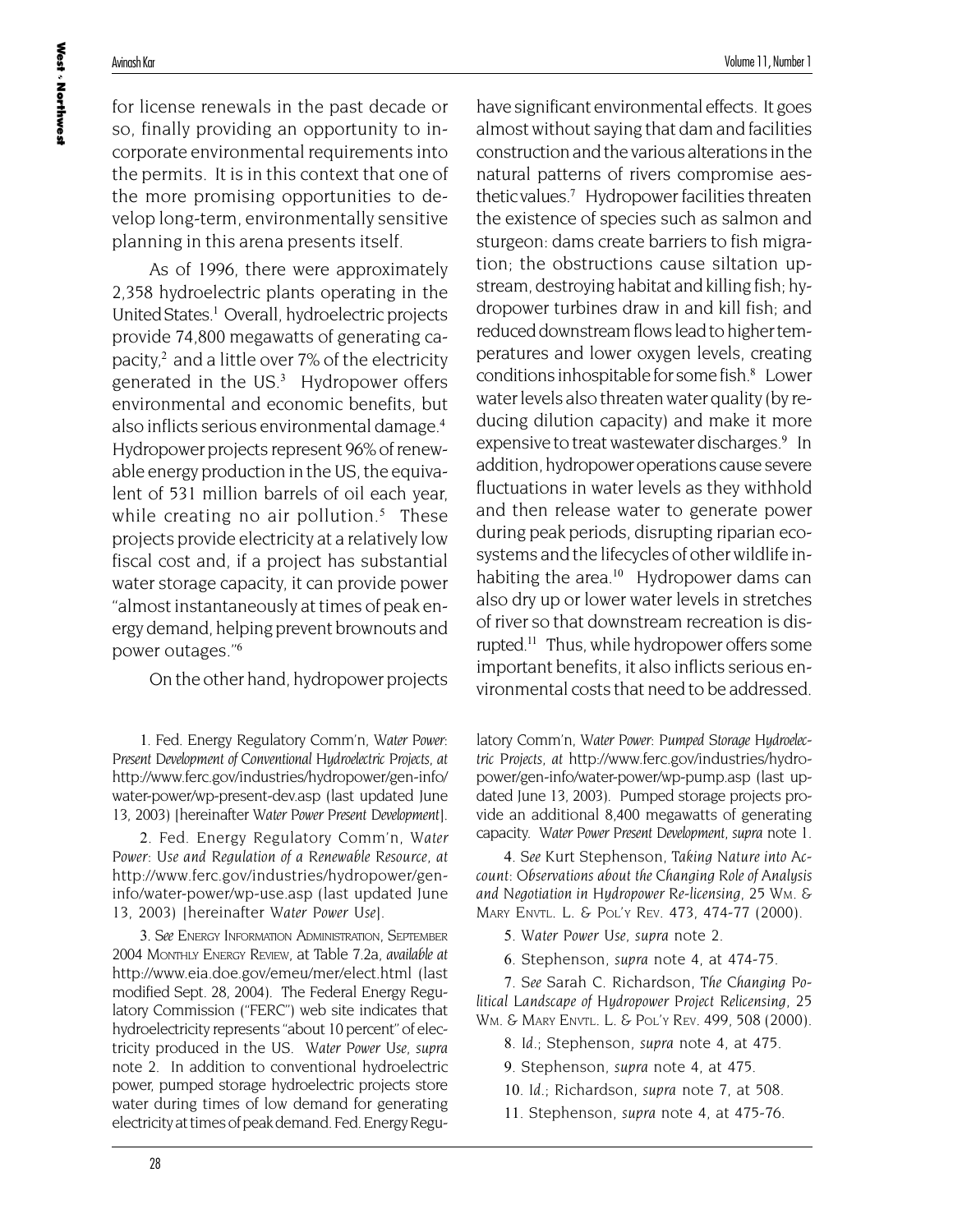The critical question, then, is how to decide between the "competing ends, interests, and values"<sup>12</sup> at stake in hydropower licensing decisions. The Federal Energy Regulatory Commission ("FERC"), the federal agency responsible for licensing hydropower facilities, has approached the question in three different ways: (1) the traditional agency comment-based adversarial process (Traditional Licensing Process); (2) an alternative collaborative process (Alternative Licensing Process); and (3) a process that integrates the other two approaches and goes into full effect in July 2005 (Integrated Licensing Process). <sup>13</sup> Both the traditional and collaborative approaches have their pros and cons.<sup>14</sup> But the collaborative approach embodied in the Alternative and Integrated processes is an increasingly favored route to addressing the environmental concerns involved in the licensing of hydropower facilities.<sup>15</sup>

Hundreds of hydropower licenses will come up for re-licensing or renewal in the next few years.<sup>16</sup> With that in mind, this note analyzes the development of the collaborative approach to licensing. To set the context, section II considers the stakes involved in re-licensing. Section III examines the particulars of the various re-licensing procedures and the trend towards a more col-

12*. Id.* at 477.

13*. Id.* at 484-88, 492-97; Fed. Energy Regulatory Comm'n, *Hydroelectric Licensing Rulemaking, Order 2002*, *at* http://www.ferc.gov/industries/hydropower/indus-act/hl-over.asp (last updated Aug. 16, 2004) [hereinafter *Hydroelectric Rulemaking Order*].

14*. See* Stephenson, *supra* note 4, at 478-484.

15*. See, e.g.*, CALIFORNIA HYDROPOWER REFORM COA-LITION, RECOMMENDATIONS FOR COOPERATIVE RELICENSING PROCEEDINGS 1, *available at* http://www.calhrc.org/ relicensing/toolkit.htm (last visited Sept. 29, 2004).

16*. See* Fed. Energy Regulatory Comm'n, *Hydropower Projects Under Commission License*, *at* http:// www.ferc.gov/industries/hydropower/gen-info.asp (scroll down to "List of Projects.") (web-page last laborative model. And section IV looks at two case studies to assess the collaborative approach from an environmental perspective and to identify some of the practices being used in collaborative settlement agreements to implement robust and durable responses to environmental concerns.

#### **II. The Re-licensing Stakes**

FERC regulates the non-federal hydroelectric power projects that affect navigable waterways, are located on federal lands, use water or water-power at federal government dams, or otherwise affect interstate commerce.<sup>17</sup> FERC oversees hydropower project licenses as part of its duties,<sup>18</sup> and FERC-regulated facilities represent 56% of hydropower facilities in the US.<sup>19</sup> There are currently more than 1,000 licensed facilities in the  $US<sub>1</sub><sup>20</sup>$  with licenses lasting from thirty to fifty years.<sup>21</sup> The majority of these FERC-regulated facilities are located in the western US, especially in Washington, Oregon, and California.<sup>22</sup> In California alone, thirty-five hydropower project licenses are scheduled to expire between 2005 and 2025, representing almost a third of the licensed projects located in the state.<sup>23</sup> One hundred and sixty licenses affecting 262 dams on 105 rivers expired nationwide in

updated Oct. 12, 2004; chart last updated Feb. 11, 2004) [hereinafter *Hydropower Projects List*].

17. Fed. Energy Regulatory Comm'n, *Origin of Hydroelectric Regulation*, *at* http://www.ferc.gov/industries/hydropower/gen-info/origin.asp (last updated June 13, 2003) [hereinafter *Regulatory Origins*].

18*. Id*.

19*. See* Fed. Energy Regulatory Comm'n, *Water Power: Regulation of this Renewable Resource*, *at* http:/ /www.ferc.gov/industries/hydropower/gen-info/water-power/wp-reg.asp (last updated June 13, 2003).

20*. Water Power Present Development*, *supra* note 1.

21*. Regulatory Origins*, *supra* note 17.

22*. See Hydropower Projects List*, *supra* note 16. 23*. Id.*

29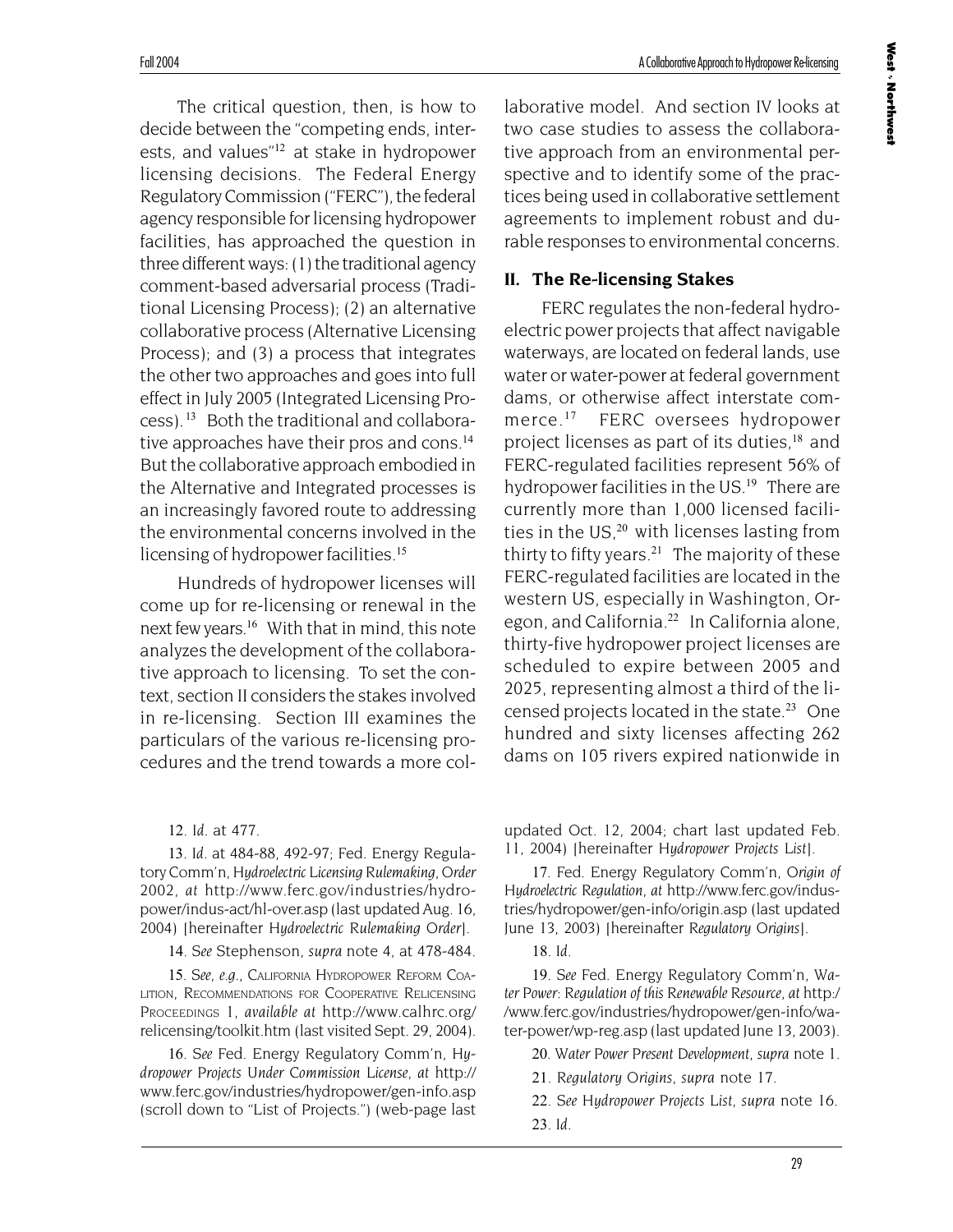1993.<sup>24</sup> One hundred and eighteen projects were issued licenses between 2000 and 2003, and 202 licenses are scheduled to expire nationwide between 2005 and  $2020<sup>25</sup>$ with the majority of the licenses representing re-licensings.<sup>26</sup> FERC expects about 7,420 megawatts of generating capacity across the US to come up for re-licensing in 2007 alone.<sup>27</sup>

Hundreds of hydropower licenses were granted during the "big dam era" of the 1930s, 40s, and 50s — before widespread awareness of the environmental damage that dams can cause. $28$  Since then, court decisions and legislation have made consideration of environmental factors an explicit condition of granting licenses.<sup>29</sup> The Electric Consumers Protection Act of 1986 ("ECPA") amended the Federal Power Act ("FPA") to incorporate environmental considerations.<sup>30</sup> It amended section  $4(e)$  of the FPA to require that FERC "give equal consideration to the purposes of energy conservation, the protection, mitigation of damage to, and enhancement of, fish and wildlife (including related spawning grounds and habitat), the protection of recreational opportunities, and the preservation of other aspects of environmental quality."<sup>31</sup> The

24. California Hydropower Reform Coalition, *About Relicensing*, *at* http://www.calhrc.org/ relicensing/about.htm (last visited Sept. 30, 2004) [hereinafter *About Relicensing*].

25*. See Hydropower Projects List*, *supra* note 16.

26*. See* Fed. Energy Regulatory Comm'n, *Water Power: Re-licensing or Applications for New Licenses*, *at* http://www.ferc.gov/industries/hydropower/geninfo/water-power/wp-licensing.asp (last updated June 13, 2003) [hereinafter *Re-licensing Applications*].

27*. Id*.

28. Richardson, *supra* note 7, at 500.

29*. See id.* at 508-10.

30. Electric Consumers Protection Act of 1986 (ECPA), Pub. L. No. 99-495, 100 Stat. 1243 (codified as amended in scattered sections of 16 U.S.C.). ECPA similarly amended section 10(a) of the FPA so that it now provides that licensed projects must be adapted to serve a comprehensive plan "for the adequate protection, mitigation, and enhancement of fish and wildlife," and "for other beneficial public uses, including irrigation, flood control, water supply, and recreational, and other purposes referred to" in section  $4(e)^{32}$  Finally, ECPA added section 10(j) to the FPA to require conditions in licenses to protect the environmental values identified above based on recommendations by the US Fish and Wildlife Service, the National Marine Fisheries Service, and state fish and wildlife agencies.<sup>33</sup>

As large numbers of hydropower facilities come up for re-licensing, the legislative amendments offer opportunities to make environmental considerations an integral part of hydropower licenses. The California Hydropower Reform Coalition ("CHRC"), a coalition of environmental groups addressing riparian issues, $34$  believes that the re-licensing context today presents "a rare opportunity for Californians to upgrade project operations and design to reduce impacts to our rivers, and restore fish and wildlife habitat and recreation

31. ECPA § 3(a), 100 Stat. at 1243 (amending § 4(e) of the Federal Power Act as codified at 16 U.S.C. § 797).

32. ECPA § 3(b), 100 Stat. at 1243-1244 (amending § 10(a) of the Federal Power Act as codified at 16 U.S.C. § 803).

33. ECPA § 3(c), 100 Stat. at 1244 (adding § 10(j) to the Federal Power Act as codified at 16 U.S.C. § 803).

34. California Hydropower Reform Coalition, *Coordination and Coalition Building*, *at* http:// www.calhrc.org/coordination/index.htm#steering (last visited Oct. 31, 2004) (The coalition includes the following organizations: American Rivers, American Whitewater, California Outdoors, California Sportfishing Protection Alliance, California Trout, Foothill Conservancy, Friends of the River, National Heritage Institute, and Trout Unlimited).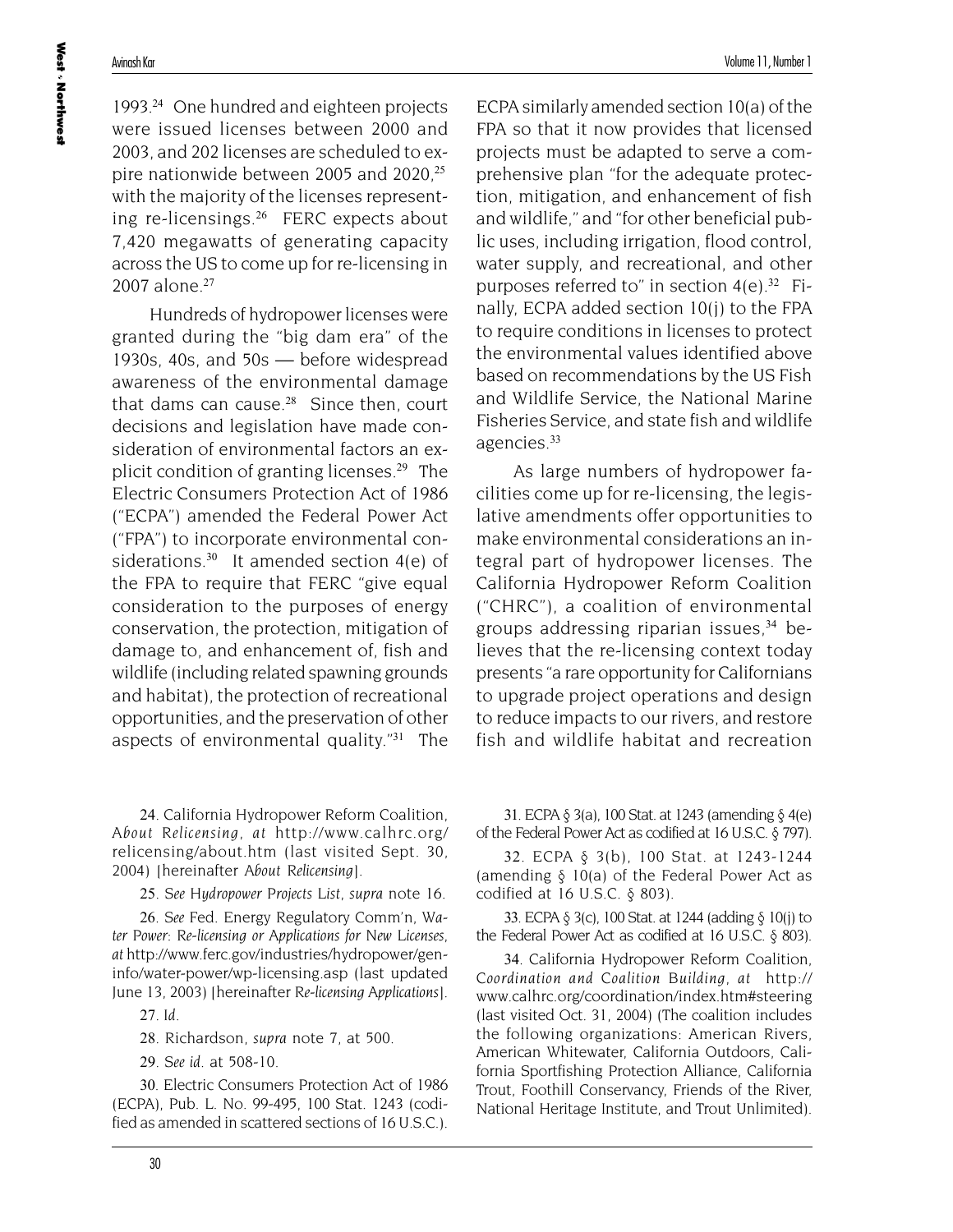opportunities."<sup>35</sup> The same opportunity presents itself across the western states and the country.<sup>36</sup>

Fall 2004

## **III. License Application Alternatives and the Move Towards a Collaborative Model**

To renew its license, a licensee must file a notice of intent indicating whether or not it intends to renew its project license at least five years before the license expires. $37$  It must then file an application for the new license at least two years before the license expires.<sup>38</sup>

In the past, under the Traditional Licensing Process, prior to filing an application, the applicant had to first go through a pre-filing consultation with affected resource agencies (federal, state, and interstate) and tribes, and some *very* limited consultation with the public, outlining the project and the re-licensing plans, including environmental effects and planned mitigation mea-

35. California Hydropower Reform Coalition, *Hydropower Relicensing Projects*, *at* http://www.calhrc.org/ relicensing/index.asp (last visited Nov. 22, 2004).

36*. See Water Power Development*, *supra* note 1 ("The leading states in hydroelectric power generation are Washington, California, and Oregon."); *Re-licensing Applications*, *supra* note 26 ("Between 1993 and 2010, the top four states for number of licenses expiring are Wisconsin, Michigan, Maine, and California.").

37*. Re-licensing Applications*, *supra* note 26.

38*. Id.*

39. Hydropower Licensing Under the Federal Power Act, 68 Fed. Reg. 13,988, 13,989 (proposed Feb. 20, 2003); CFR 18 PARTS 2, 4, 9, 16, 375, AND 385 (REDLINE/ STRIKE-OUT VERSION) § 16.8(b) (pre-redline), at C-59 to C-60, and § 16.8(j) (as struck-out), at C-68 to C-69, *available at* http://www.ferc.gov/industries/hydropower/ indus-act/hl-over.asp (last updated Aug. 16, 2004) [hereinafter REDLINED RULE]. *See also* AMERICAN RIVERS & THE NATIONAL PARK SERVICE, RIVER RENEWAL: RESTORING RIV-ERS THROUGH HYDROPOWER DAM RELICENSING, at Introduction § D, *available at* http://www.amrivers.org/ index.php?module=HyperContent&func=display&cid=1951 (click on "Introduction" and scroll down to identified sections on the new page) (last visited Oct. 7, 2004)

sures.<sup>39</sup> It also had to carry out necessary studies to inform the license application process.40 Following the filing of the application, agencies and public groups could review the application and request any additional studies they thought might be required, and the licensee had to carry out these additional studies if FERC approved the request.<sup>41</sup> Following completion of the studies, the application was deemed ready for review and interested parties could submit any additional comments regarding terms and conditions of the license or other matters.<sup>42</sup> The environmental review was usually initiated at this time, consisting of an Environmental Impact Statement ("EIS") or Environmental Assessment ("EA") required by the National Environmental Policy Act ("NEPA"), followed by another round of comments on the document, by hearings on any remaining questions and, finally, the FERC decision on the license renewal.<sup>43</sup> As

[hereinafter RIVER RENEWAL]. The *River Renewal* report states that "[t]he licensee must then consult with state and federal resource agencies (e.g., Fish and Wildlife Service, National Park Service, state fish and game departments) regarding the operations needed to protect fish and wildlife and provide recreation enhancements." There is no mention of public involvement.

40. Hydropower Relicensing Under the Federal Power Act, 68 Fed. Reg. at 13,989; RIVER RE-NEWAL, *supra* note 39, at Introduction § D.

41*. Id.*

42*. Id.* The terms and conditions required by the federal agency administering the United States lands on which the project is located (in most cases the Department of Agriculture or Interior) were, and continue to be, mandatory and must be included in the license by FERC pursuant to section 4(e) of the FPA. 16 U.S.C. § 797(e) (2000); Hydropower Relicensing Under the Federal Power Act, 68 Fed. Reg. at 13,989. Furthermore, the conditions recommended by resource agencies pursuant to section 10(j) of the FPA, are owed deference by FERC and cannot be disregarded without adequate explanation. 16 U.S.C  $\S$  803(j)(2).

43. Hydropower Relicensing Under the Federal Power Act, 68 Fed. Reg. at 13,989; RIVER RE-NEWAL, *supra* note 39, at Introduction § D.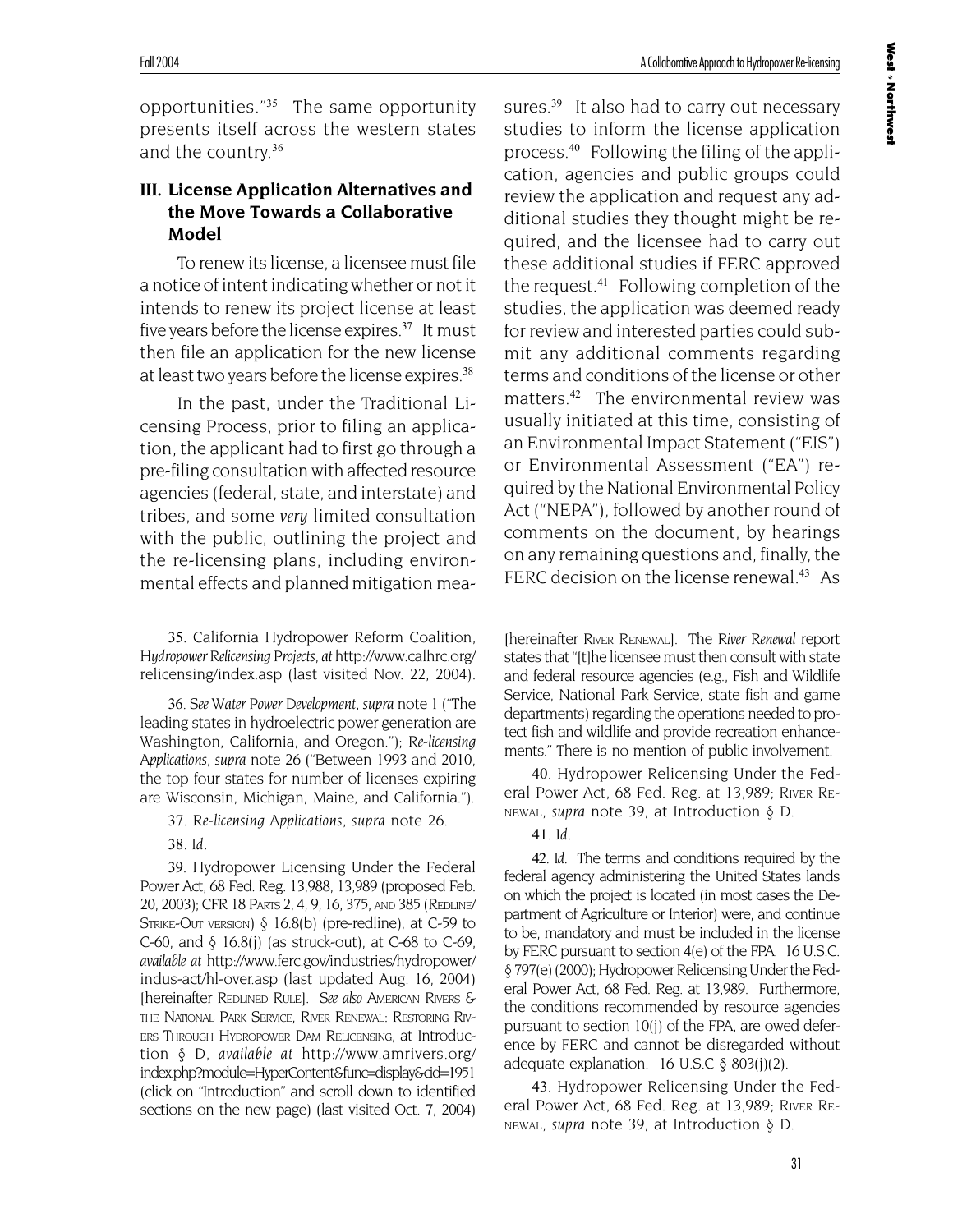the process suggests, the Traditional Licensing Process followed a notice and comment hearing procedure and allowed little opportunity for public involvement until after the application was filed.<sup>44</sup>

FERC has also developed an Alternative Licensing Process which, by contrast, employs a collaborative approach aimed at crafting a settlement agreement among all the stakeholders, which allows for public participation from the very beginning of the process. One of the goals of the Alternative process is to "combine into a single process the pre-filing consultation process, the environmental review process under [NEPA] and administrative processes associated with the Clean Water Act and other statutes."<sup>45</sup> The Alternative process aims to "promote cooperative efforts," sharing of information, and the narrowing of areas of disagreement to reach agreement or settlement of issues raised by the re-licensing.<sup>46</sup> A report issued by American Rivers, a nonprofit group, and the National Park Service explains as follows:

> [S]ettlements can occur at any time in the relicensing process. However, the trend has been to develop settlement agreements before the environmental review has been conducted. In this way, FERC can evaluate the proposed settlement terms and conditions as possible alternatives in the EA or EIS. Once a settlement has been successfully negotiated and signed, it is submitted to FERC with the request that all settlement terms and conditions be included

45. 18 C.F.R. § 4.34(i)(2)(i) (2004).

46*. Id.* § 4.34(i)(2)(iv).

47. RIVER RENEWAL, *supra* note 39, at Introduction § F. 48*. See* Hydroelectric Licensing Under the Federal

as part of the official license. However, because FERC sometimes omits or alters terms of the settlement agreement which are not "conventional" FERC license provisions, many settlement parties have included a clause in the settlement making all settlement terms legally binding regardless of whether FERC includes them in the license.<sup>47</sup>

In July 2003, FERC announced yet another approach to re-licensing called the Integrated Licensing Process.<sup>48</sup> Until July 2005, license applicants are able to choose between the Traditional and Integrated processes or can request authorization to use the Alternative process. $49$  Starting July 2005, the Integrated Licensing Process will be the default and FERC approval will be required to use either the Traditional or Alternative processes.<sup>50</sup>

True to its name, the new approach integrates the Traditional and Alternative processes. Under the new process, the applicant's pre-filing consultation and FERC's determination of the scope of review required by NEPA are conducted concurrently to identify issues early in the process, in contrast to the sequential method used in both the Traditional and Alternative processes.<sup>51</sup> To achieve that integration, the process calls for the following: increased public participation at the pre-filing consultation stage; better coordination between FERC's NEPA preparation and other state and federal agencies' processes; development of a FERC-approved study plan by the applicant (instead of an applicant-proposed

Power Act, 68 Fed. Reg. 51,069, 51,070 (Aug. 25, 2003) (to be codified at 18 C.F.R. pts. 2, 4, 5, 9, 16, 375, and 385).

49*. Id.*

50*. Id.*

51*. Id.*; *Hydroelectric Rulemaking Order, supra* note 13.

<sup>44</sup>*. Id.*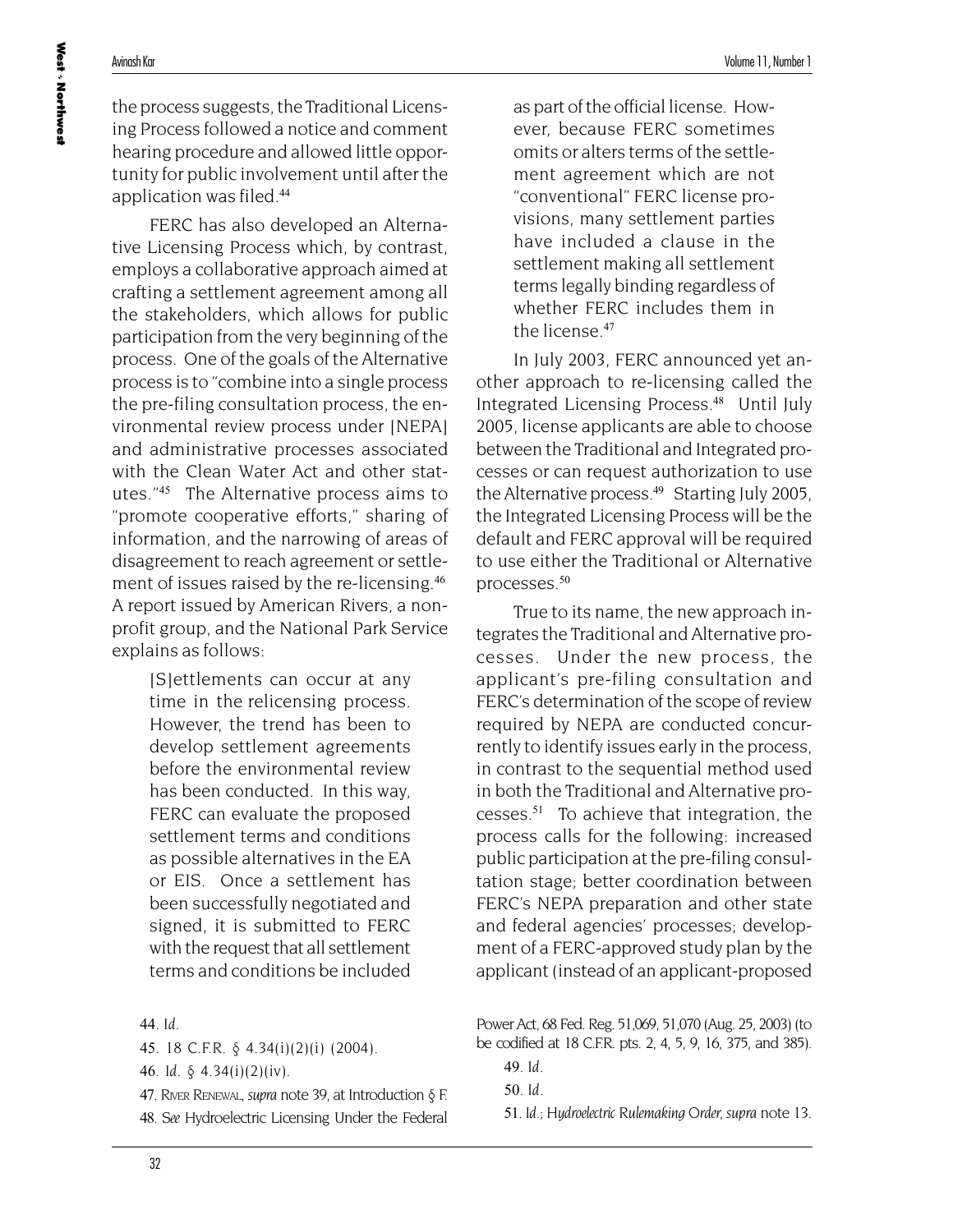plan that is later modified through a comment process as outlined above); encouragement to engage in informal resolution of disagreements about studies to be conducted, followed by dispute resolution if necessary, thus limiting the need for postapplication study requests; early, increased, and more sustained FERC involvement; and more defined deadlines for all participants, including FERC.<sup>52</sup> FERC foresees a continuing and significant role for collaborative settlement agreements in the Integrated process. Many of the above measures are designed to foster and encourage settlement, even going so far as to change the proposed regulation to allow for short "timeouts" from the strict schedule of the Integrated process when a settlement agreement seems likely and the parties are in need of further time to resolve negotiations.<sup>53</sup> The Integrated process can be characterized as a collaborative approach with more structure.

Even the Traditional process has been modified during the course of the Integrated process rulemaking in response to success with the Alternative process. Until changes were proposed in 2003, the Traditional process allowed for almost no public participation prior to the filing of the application, by which time environmental studies had already been completed.<sup>54</sup> Now, public participation

52. Hydroelectric Licensing Under the Federal Power Act, 68 Fed. Reg. at 51,071; *Hydroelectric Rulemaking Order, supra* note 13; *see also* Fed. Energy Regulatory Comm'n, *Hydroelectric Licensing Rulemaking, Order 2002 - Matrix Comparing Three Processes*, *at* http:/ /www.ferc.gov/industries/hydropower/indus-act/hlmatrix.asp (last updated Oct. 16, 2003).

53. Hydroelectric Licensing Under the Federal Power Act, 68 Fed. Reg. at 51,103; 18 C.F.R. § 5.29(g).

54*. See supra* text accompanying notes 39-41.

55. 18 C.F.R. §§ 16.8(a)(2), (b)(2), (b)(5). *See* Hydroelectric Licensing Under the Federal Power Act, 68 Fed. Reg. at 51,071.

56. Stephenson, *supra* note 4, at 489.

A Collaborative Approach to Hydropower Re-licensing

in the Traditional process starts at the pre-filing consultation stage and public comments are considered along with the comments of resource agencies and tribes; however, the prefiling consultation and the environmental review process remain separate.<sup>55</sup>

While this updated Traditional process does not involve settlement agreements, the Integrated process, which will be the default process starting in July 2005, has embraced the idea of settlement agreements nursed in the Alternative process. As this suggests, the re-licensing process has increasingly gravitated towards the collaborative approach embodied in the Integrated and Alternative processes. This trend is a response to several factors. A Traditional re-licensing that took nine months to process before the ECPA was passed in 1986, took three years to process in 1987 and required more than four years by the period between 1994 and 1996.<sup>56</sup> As the American Rivers/National Park Service report points out, Alternative process re-licensings have "have generally yielded faster and more creative improvements for rivers than those achieved in traditional relicensings."57 The final rule instituting the Integrated process notes that the Alternative process has a "demonstrated track record of reducing license application processing times and fostering settlement agreements."<sup>58</sup> While the changes to the

57. RIVER RENEWAL, *supra* note 39, at Introduction § F.

58. Hydroelectric Licensing Under the Federal Power Act, 68 Fed. Reg. at 51,072. It should be noted here that the process is still expensive. At least in the case of PG&E's Land Conservation Commitment (discussed *infra* Section IV.A), the environmental improvements, with a cost of \$100 million, are funded by small increases in the bills of electric ratepayers. *See* Opinion Modifying the Proposed Settlement Agreement of Pacific Gas & Electric Company, PG&E Corporation and the Commission Staff, and Approving the Modified Settlement Agreement, Investigation 02-04-026, at 62, 66 (California Public Utilities Commission Dec. 18, 2003), *available at* http:// www.cpuc.ca.gov/word\_pdf/FINAL\_DECISION/32684.doc (last visited Oct. 7, 2004) [hereinafter CPUC Opinion].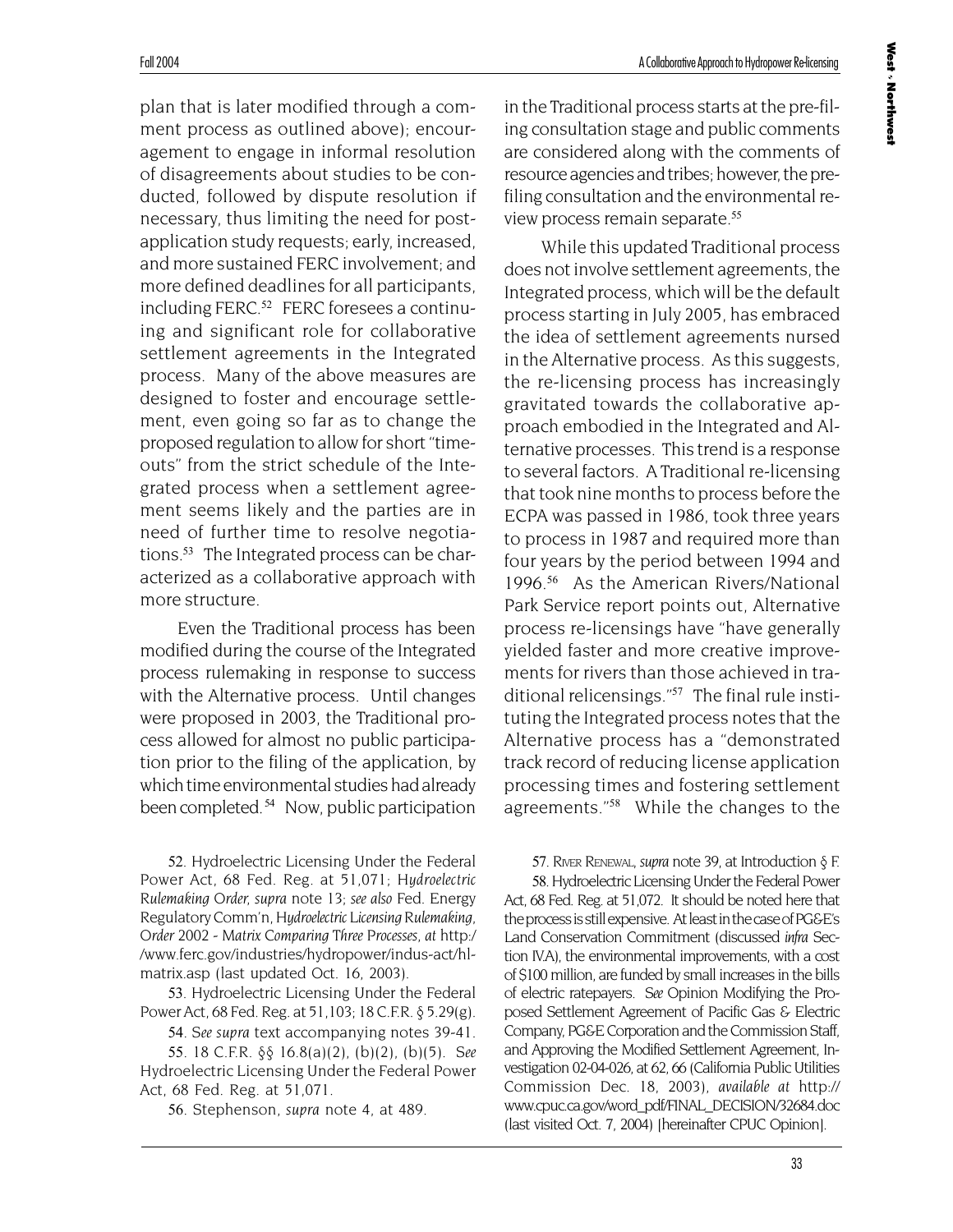Traditional process make that process more efficient, the Integrated process continues to save time by combining the pre-filing and environmental review processes. Additionally, both processes utilizing collaborative approaches — the Integrated and Alternative processes — still offer the full benefits of fostering settlement negotiations. Negotiations can serve "a valuable role in utilizing diverse and diffuse knowledge," allowing parties to "revise and discover their preferences, discover and create alternatives, and better understand the outcome of alternative policies," thus "making use of dispersed, fragmented knowledge and accommodating diverse sets of interests," often saving time by avoiding the formal process.<sup>59</sup>

From the environmentalist's perspective, at the very least, the collaborative approach offers the prospect of less environmental harm through shorter delays: the collaborative approach not only avoids procedural delays, "mitigation provided for in settlements can often be implemented with less delay, curtailing further resource degradation."<sup>60</sup> For licensees, in addition to the potential time-saving benefits, at a minimum, the collaborative approach provides an opportunity for good public relations.<sup>61</sup> The early public participation that is a feature of the collaborative approach, and has now been folded into the Traditional process, often also helps avoid expensive studies as issues are identified early.<sup>62</sup> Given these potential mutual benefits for environmentalists and licensees, as well as the time-

59. Stephenson, *supra* note 4, at 482-83. *See* RIVER RENEWAL, *supra* note 39, at Introduction § F.

60. RIVER RENEWAL, *supra* note 39, at Introduction § F.

61*. See, e.g.*, Fenton Roskelley, *Avista Recognized for Dam Relicensing Efforts*, SPOKANE SPOKESMAN REVIEW, June 1, 2003, at H2 ("Power companies don't often receive kudos in fish and game agency magazines. But Avista Corp. is lavishly praised saving benefits for regulators, working on settlement negotiations can often help establish "a framework for long-term cooperation" and reduce the adversarial tensions that can develop under the Traditional process.<sup>63</sup> Through FERC's incorporation of settlement agreements into the Integrated process and retention of the Alternative process as an option for re-licensing, the collaborative model continues to be an integral part of the re-licensing process. The case studies that follow are an attempt to better understand the strengths and weaknesses of the collaborative approach from an environmental perspective, and to identify settlement strategies that ensure effective and lasting solutions to the environmental problems faced by watershed lands.

## **IV. Case Studies**

This note considers two examples of collaborative agreements to protect environmental resources: Pacific Gas & Electric's ("PG&E") Land Conservation Commitment ("Conservation Commitment") as part of its bankruptcy proceedings and Avista Corporation's Clark Fork Settlement Agreement ("Clark Fork Agreement") in the context of FERC re-licensing. PG&E's Conservation Commitment is not made in the FERC context. However, it has many similarities to the FERC collaborative process, which make it a useful case study. PG&E is also a utility with significant stakes in the outcome of the agreement, and the agreement — like agreements in the FERC con-

in a recent issue of Montana Outdoors . . . ."); Paul McHugh, *Monumental Deal for PG&E Land: 140,000 Acres of Utility's Upper Watershed to be Protected for Wildlife, Outdoor Enthusiasts*, S.F. CHRON., Apr. 2, 2004, at A1.

62*. See* RIVER RENEWAL, *supra* note 39, at Introduction § F.

63. RIVER RENEWAL, *supra* note 39, at Introduction § F.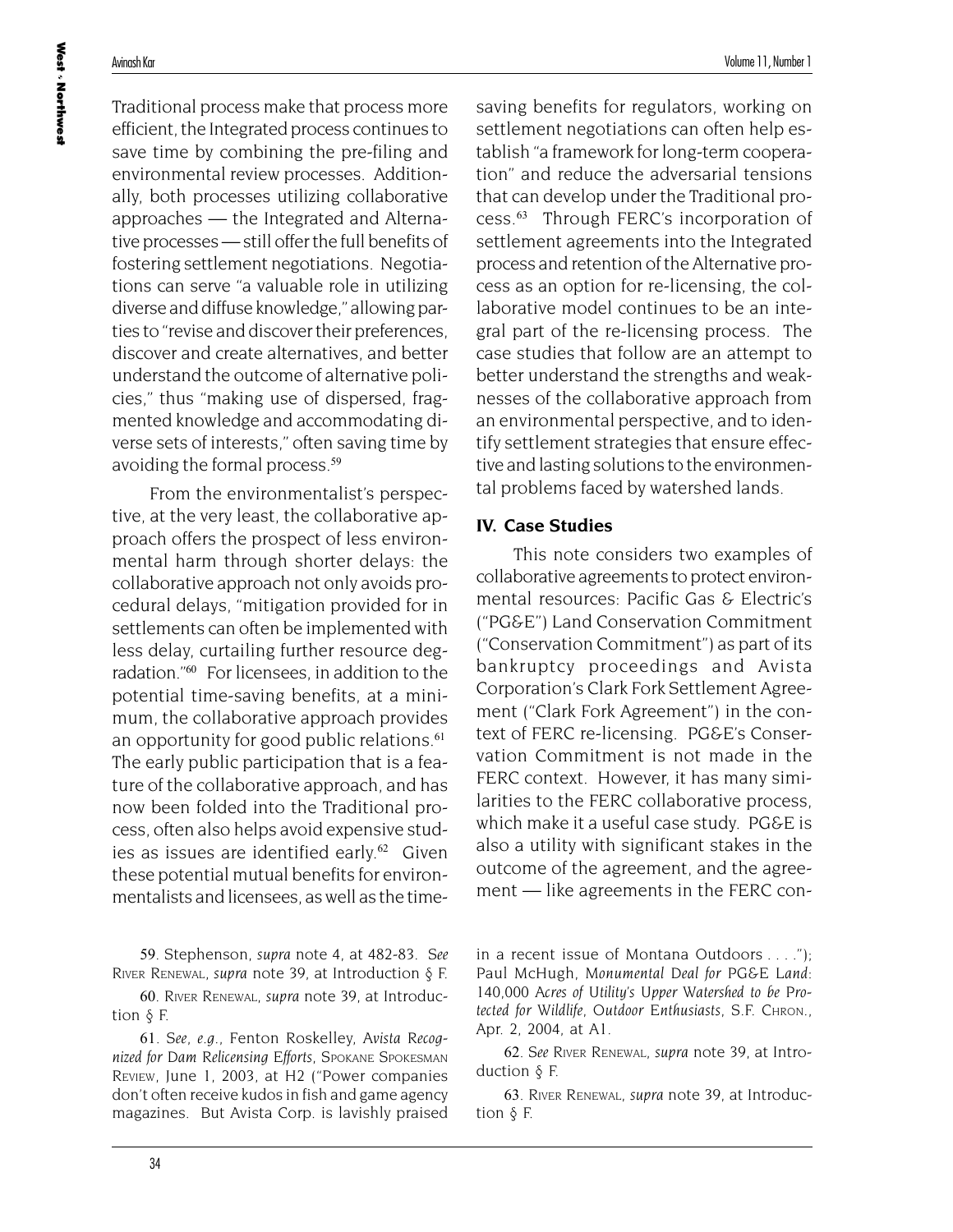text — is aimed at ensuring environmental protections in exchange for a facilitated process for the utility's objectives. The Conservation Commitment also serves as a useful model to examine the structure, effectiveness, and long-term potential of settlement agreements aimed at protecting environmental values in the context of hydropower utility operations. The various stages involved in finalizing the PG&E Conservation Commitment also mirror aspects of the Traditional, Alternative, and Integrated processes in the course of the same proceeding. This provides a useful platform to study the differences between the processes and the advantages of each approach in ensuring protection for the environment.

## **A. PG&E's Land Conservation Commitment**

The PG&E Bankruptcy Settlement Agreement between PG&E, PG&E's parent corporation, and the California Public Utilities Commission ("CPUC"), included the Conservation Commitment. This Conservation Commitment provides improved opportunities for environmental benefits and public access in 140,000 acres of PG&E watershed lands associated with its hydroelectric facilities, while maintaining PG&E's ability to generate electricity from the facilities.<sup>64</sup> The Conservation Commitment aims at the preservation and environmental enhancement of these 140,000 acres, as well as the 655-acre Carizzo Plain property in San Luis Obispo County.<sup>65</sup> (Ninety-five thousand of these acres are subject to FERC jurisdiction.<sup>66</sup>) PG&E had previously proposed to auction off its watershed lands.<sup>67</sup> The Conservation Commitment in the Settlement Agreement "would remove forever that possibility, and replace the spectre [sic] of loss of public control with the promise of perpetual public access."<sup>68</sup> Considering the Conservation Commitment, the CPUC declared that "the people of California can look to a partnership of the environmental community, state and local governments, and environmental stewardship organizations to preserve the lands and improve public access where desirable."<sup>69</sup>

The Conservation Commitment details were developed in three stages: (1) the proposed settlement, which included the initial Conservation Commitment; (2) the Conservation Commitment Stipulation ("Stipulation"), which was subsequently negotiated between PG&E and various parties representing environmental interests; and (3) the final disposition made by the CPUC.<sup>70</sup> The initial Conservation Commitment set up the general framework and broad parameters, the Stipulation interpreted the initial Conservation Commitment and filled in details, and the CPUC decision added some final details to form the complete Conservation Commitment currently in effect.<sup>71</sup> Each stage is instructive in the process of constructing an agreement with durable environmental benefits.

64. CPUC Opinion, *supra* note 58, at 61-62. 65*. Id.* app. C at 16. Appendix C is the final Approved Settlement Agreement.

66*. Id.*

67. CPUC Opinion, *supra* note 58, at 62; McHugh, *supra* note 61, at A17 ("Even before the bankruptcy, it looked as if the rest of [PG&E's] land would be sold"; the article reports PG&E spokesman John Tremayne as saying that "[t]he next step was, we had to put [the hydropower lands] up for auction.").

68. CPUC Opinion, *supra* note 58, at 62. 69*. Id.*

70*. See id.* at 61-67.

<sup>71</sup>*. Id.*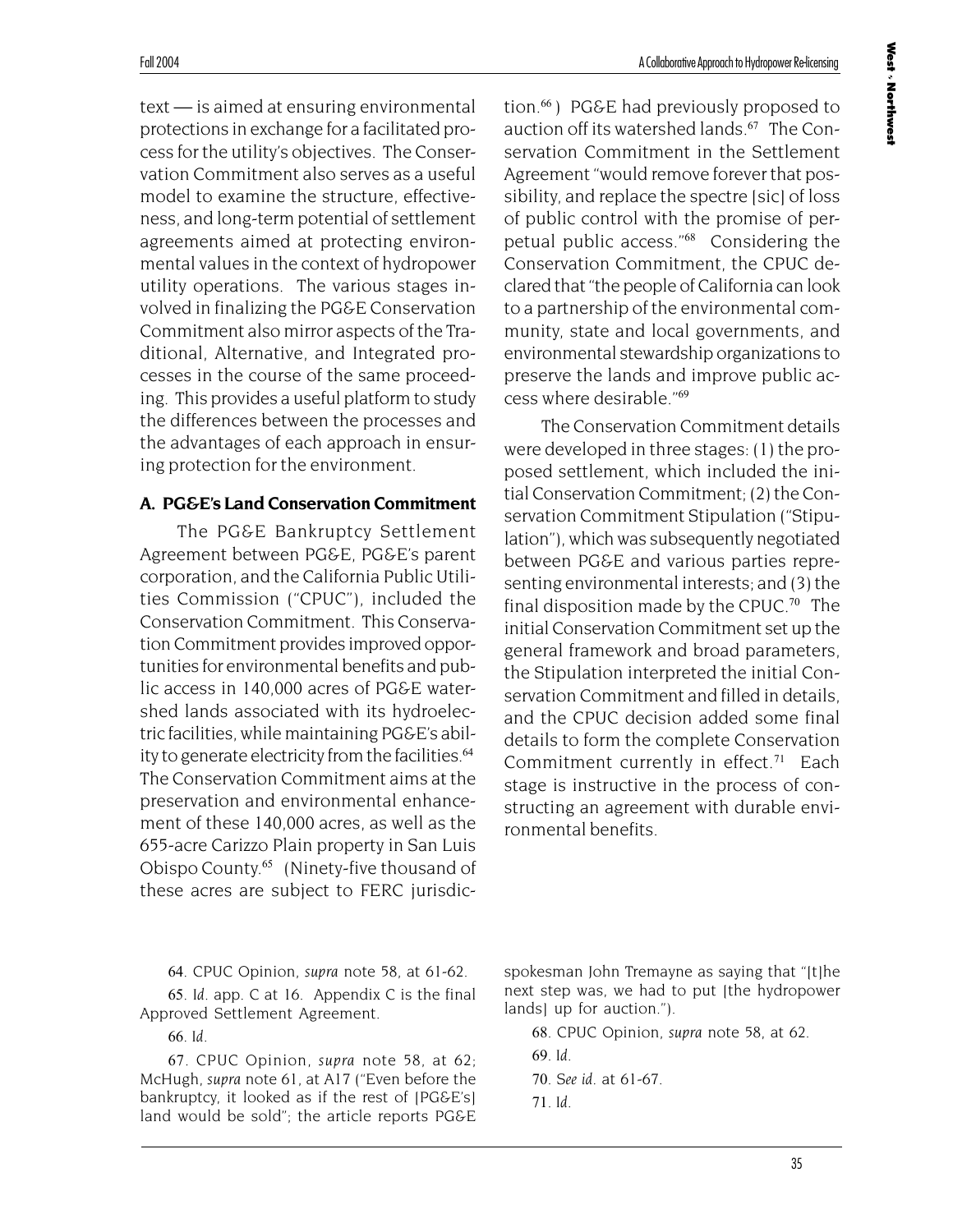## **i. The Initial Conservation Commitment**

In the initial Conservation Commitment Statement of Purpose, PG&E states that it shall ensure that the lands "are conserved for a broad range of beneficial public values, including the protection of the natural habitat of fish, wildlife and plants, the preservation of open space, outdoor recreation by the general public, sustainable forestry, agricultural uses, and historic values."<sup>72</sup> The initial Conservation Commitment states that PG&E will protect these values from uses that would conflict with their conservation.<sup>73</sup> To do so, PG&E agreed to subject the watershed lands and Carizzo Plain acreage to conservation easements or to donate them in fee simple to public agencies or nonprofit conservation organizations.<sup>74</sup> PG&E also agreed to set up a nonprofit corporation, called the Environmental Enhancement Corporation ("Environmental Enhancement Corporation" or "Corporation"), to oversee the commitment, and it agreed to fund the corporation with \$70 million to be paid in equal installments over ten years.<sup>75</sup>

72. CPUC Opinion, *supra* note 58, app. A at 38. Appendix A of the CPUC Opinion is the Proposed Settlement Agreement Between PG&E and CPUC (July 25, 2003). The Proposed Settlement Agreement has its own appendices. The citation to page 38 is to the initial Conservation Commitment at Appendix E of the Proposed Settlement Agreement.

73*. Id*.

74*. Id.* at 38, ¶ 1.

75*. See id.* at 23-24, ¶ 17. The Environmental Enhancement Corporation has since been renamed the Pacific Forest and Watershed Lands Stewardship Council. Amended and Restated Bylaws of PG&E Environmental Enhancement Corporation art. 1, *available at* http://www.pge.com/ about\_us/environmental\_enhancement\_corp/ (last visited Nov. 22, 2004). However, this article will continue to refer to it as the Corporation or Environmental Corporation for ease of use.

76*. See* Stephenson, *supra* note 4, at 481 ("Advocates for the rational analytic approach fear that deci-

If the initial Conservation Commitment had remained in its original state, and had not been supplemented by the Stipulation, serious questions as to its durability and environmental benefits would remain. The shortcomings are worth examining to understand potential problems with collaborative arrangements aimed at preserving or protecting environmental resources and to learn how to better structure effective agreements.<sup>76</sup> The board of the Environmental Enhancement Corporation ("Board") was originally to be composed of representatives from PG&E, the CPUC, the California Department of Fish and Game ("DFG"), the State Water Resources Control Board ("SWRCB"), the California Farm Bureau Federation ("CFBF"), and three members of the public to be appointed by the CPUC.<sup>77</sup> For an ostensibly environmental commitment, to have no explicit reference to substantial environmental expertise and experience on its board was a significant oversight. While representatives of the SWRCB, the DFG, and the CPUC would count environmental con-

sions made in a political process are subject to capture by narrow interest-group politics. The political system is subject to control and disproportionate influence by the economically powerful parties. In hydropower relicensing, this sentiment may be reflected in a general feeling that nature cannot compete against financially powerful hydropower interests in the political arena."); *see also* Handout, Session on Hydroelectric Relicensing at the 2004 Public Interest Environmental Lawyers Conference (on file with author). The handout warns environmental participants to "beware the hybrid licensing approach adopted by many licensees. They decline to opt in to the alternative approach, yet still hold 'collaborative' meetings with stakeholders. Frequently used as window dressing to appear collaborative while retaining more control over the process." Given the different circumstances of the PG&E Bankruptcy Settlement Agreement, the handout's criticisms may not apply. However, a similar agreement in the re-licensing context may give rise to some of the handout's concerns.

77. CPUC Opinion, *supra* note 58, app. A at 23-24, ¶ 17.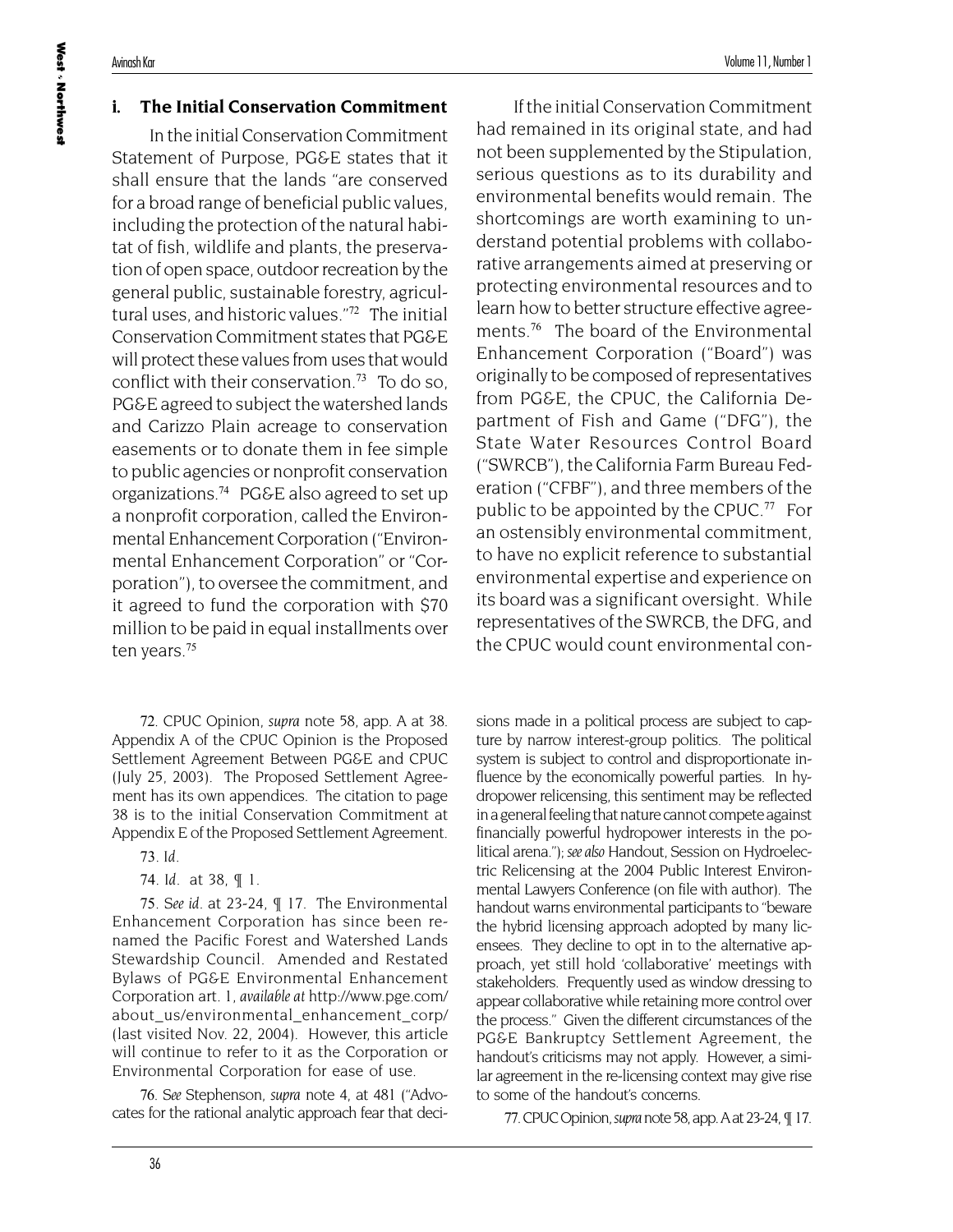cerns as part of their missions, the initial Conservation Commitment does not require that these representatives have environmental qualifications. Given the potential, even the likelihood, of the involvement of hundreds of parcels of land, covering a wide area and reflecting diverse conditions,<sup>78</sup> a substantial background in preservation and knowledge of the relevant ecological values and challenges associated with those lands seems essential. Under the initial Conservation Commitment plan, the government agencies could certainly pick appointees with environmental experience, but it does not ensure such appointments.

Even if the government agencies chose appointees with environmental experience, more political considerations could intrude. The appointees could be subjected to political pressures (e.g., from an administration favoring competing interests) and would not necessarily represent an environmental perspective. An organization charged with protecting environmental values could find itself without a single environmental advocate on its Board. Furthermore, even if the governmental representatives from DFG and the SWRCB were strong environmental advocates, the arrangement does little to ensure the environmental effectiveness or durability of the Conservation Commitment, since the decision-making process for the Board is not defined at all.<sup>79</sup> For instance, a simple majority vote would do little to ensure consideration of the environmental perspective if those espousing that perspective are outnumbered. (A combination of PG&E, the CPUC appointees, and the CFBF could outnumber the other members of the

78*. See* CALIFORNIA HYDROPOWER REFORM COALITION, OVERVIEW OF PG&E WATERSHED LANDS 1-3, *available at* http://www.calhrc.org/PG&E bankruptcy/PG&E land descriptions.doc (last visited Oct. 8, 2004).

79*.See* CPUC Opinion, *supra* note 58, app. A at 38-39.

Board.) Finally, excluding environmental group stakeholders from the decision-making process would almost certainly lead to opposition and delays, and would diminish the legitimacy of the Board. Combined, these factors would threaten the long-term effectiveness of the Board in carrying out its environmental mandate.

The ambiguity of some of the language in the initial Conservation Commitment compounded the problem: With the lack of an unambiguous environmental advocate on the Board, clearly defined terms designed to ensure the achievement of the environmental objectives of the Conservation Commitment become even more crucial, but the initial Conservation Commitment does not contain such definitions. For instance, it allows PG&E to sell some of the protected land without restrictions to private entities if the land is determined to be "without significant public interest value."<sup>80</sup> But what does "significant public interest value" mean? Who would make that determination? And what review process would be available? Likewise, the initial Conservation Commitment Statement of Purpose lists "a broad range of beneficial public values," but the initial Conservation Commitment contains no definitions of the protected values or of their prioritization.<sup>81</sup> Does "outdoor recreational use<sup>"82</sup> mean simply hunting and fishing? Or does it extend to the use of snowmobiles and off-road vehicles? Does "sustainable forestry"<sup>83</sup> require adherence to the requirements of a recognized sustainable forestry certification, or are the indicia of sustainability left up to the Board? Would protection of the beneficial values<sup>84</sup> mean

- 80*. Id.* at 38, ¶ 1.
- 81*. Id.* at 38, Statement of Purpose.
- 82*. Id.*
- 83*. Id.*
- 84*. Id.*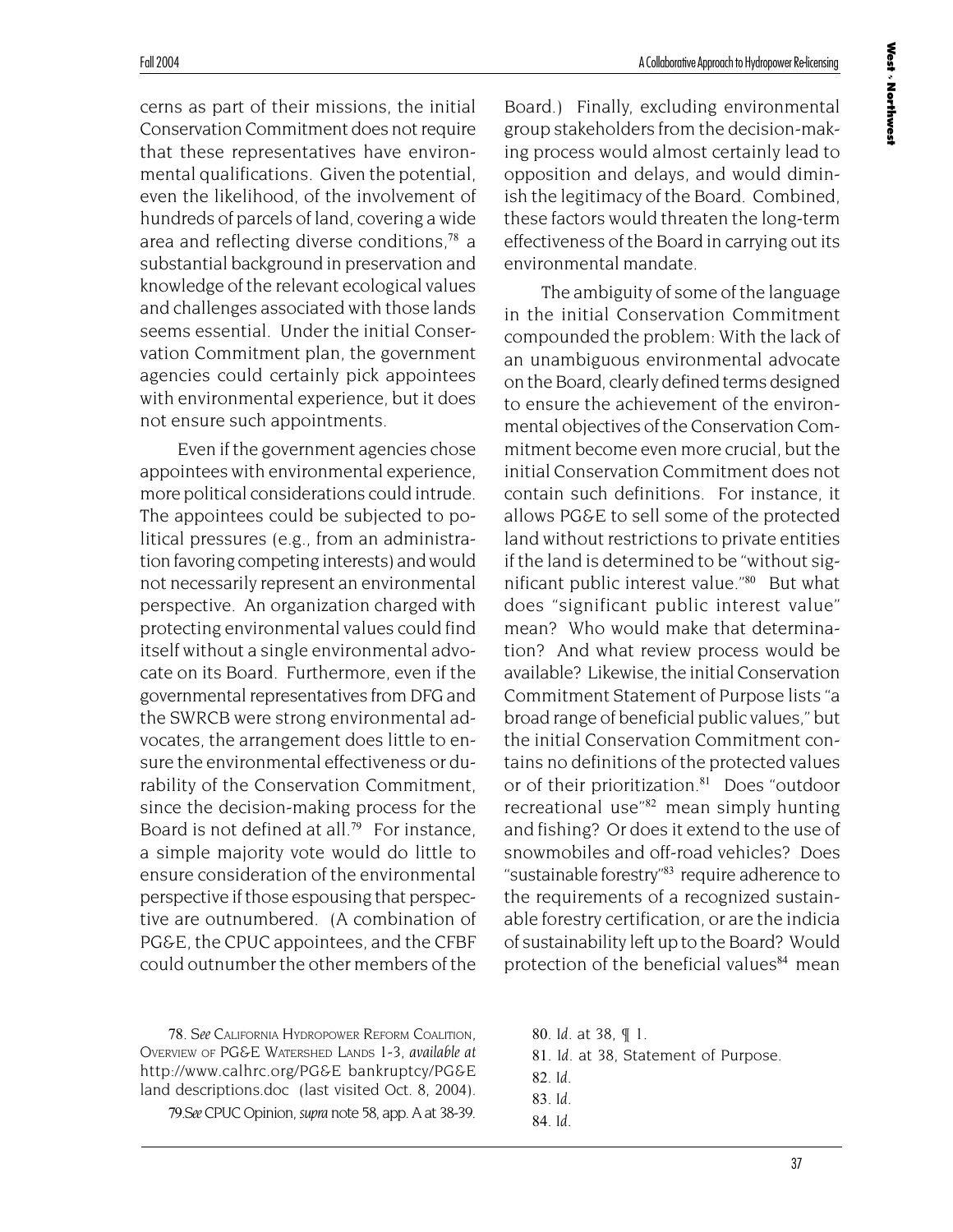reducing current uses, maintaining existing uses, or allowing for the expansion of uses? Normally, such details could be left to the decisions of the Board. However, when the Board's composition does not ensure an environmental advocate, the ambiguity of these terms takes on great importance.

Another problem with the initial Conservation Commitment is in its delineation of the nonprofit Corporation's role. The Conservation Commitment refers to a process for the development of the conservation easements and the land donation plan.85 The process calls for the Environmental Enhancement Corporation only to *recommend* to PG&E the conservation objectives, criteria and plans for the disposition of lands, and conservation easement guidelines.<sup>86</sup> If that process were followed, final decisions would remain in PG&E's hands, where business concerns may intrude. Such an arrangement raises questions of improper influence and consequent delays from the debates likely to ensue and about the robustness and durability of the environmental commitment.

The initial Conservation Commitment does not clearly outline the corporation's duties in creating easements or donating land; it only refers to developing a plan for protection of these lands and advisory and reporting responsibilities, without providing any details.<sup>87</sup> Without the advantage of the subsequent Stipulation, it remains unclear what other duties the Corporation would have. What would developing a plan to protect these lands entail? And would the Corporation retain oversight of the lands once the lands have been transferred to other parties? It also remains unclear when the

85*. Id.* at 38, ¶ 2. 86*.Id.* 87*.See id.* at 38-39, ¶¶ 1-3*.* Corporation's work would have to be completed by or what would follow if the work was not completed within the allotted time.

Additionally, the initial Conservation Commitment (before being supplemented by the Stipulation) did not take sufficient note of the effects of the Corporation's work on the communities in which the land is located.<sup>88</sup> Under that original scheme, as property values declined as a result of restrictions on the property, or as property was donated to tax-exempt organizations, local governments could lose property tax revenue and, consequently, might resist the setting aside of lands for predominantly environmental purposes.

Many of the parties to the CPUC proceeding that considered the Proposed Settlement Agreement raised objections in their comments.<sup>89</sup> The presiding Administrative Law Judge encouraged the parties to resolve their differences through a stipulation.<sup>90</sup> In order to get final CPUC approval for the Settlement Agreement, PG&E had to satisfy the environmental constituency that was a party to the CPUC proceeding. This led to the Land Conservation Commitment Stipulation, the final agreement that included input from the various environmental stakeholders involved and addressed many of the shortcomings of the original commitment.<sup>91</sup>

#### **ii. The Land Conservation Commitment Stipulation**

The process of drafting the initial Conservation Commitment is analogous to the Traditional FERC re-licensing process: the agency articulates a proposed course of action on the regulated entity's application, which is then subsequently modified by the agency in response to comments from in-

88*.See id.* 89.CPUC Opinion, *supra* note 58, at 62-63. 90*.Id.* 91*.See id.*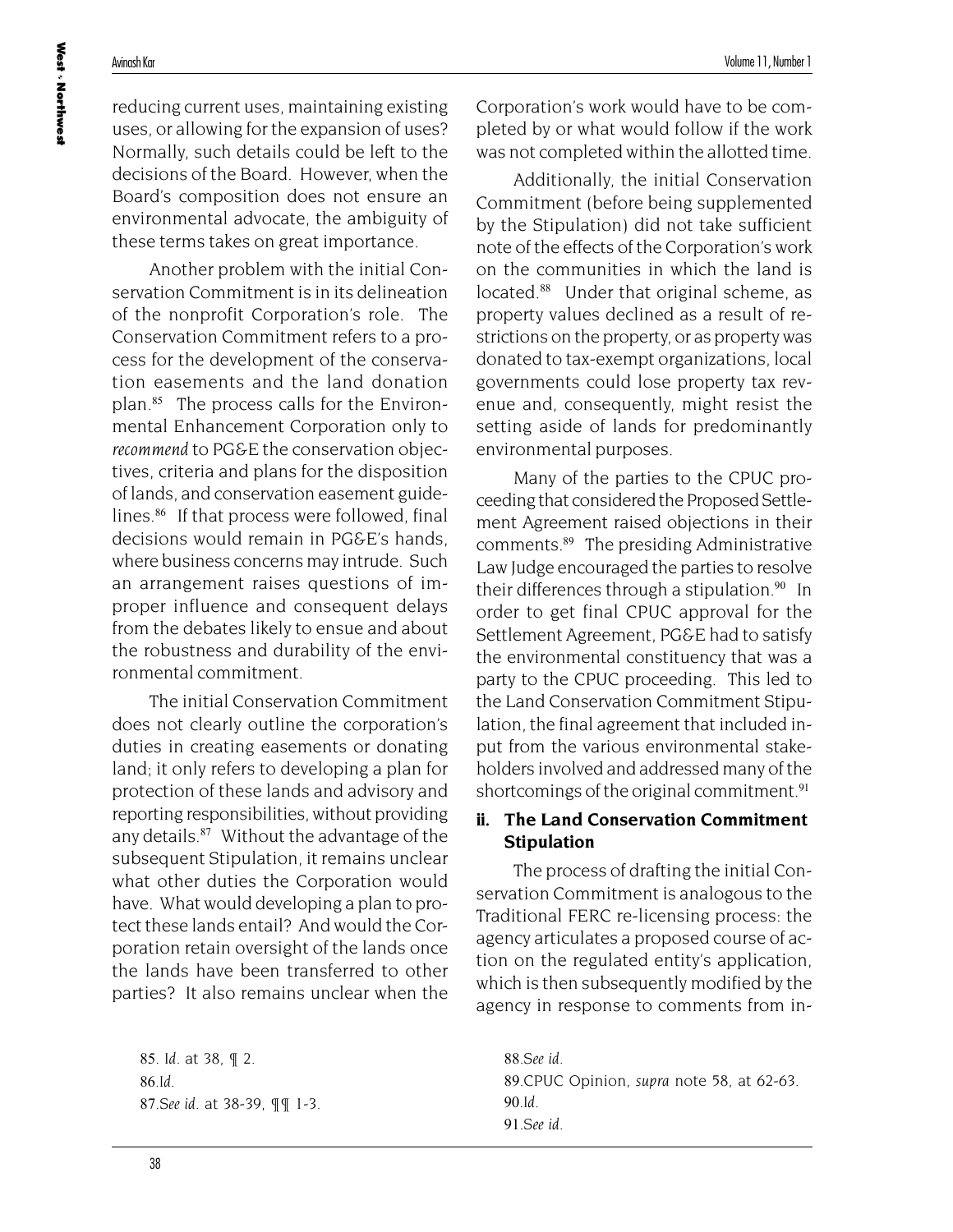West **Morthwest Northwest**

terested parties. The process of drafting the Stipulation, in turn, is analogous to the collaborative re-licensing process, based on a mutual agreement between the parties, following negotiation. The improvements that the collaborative Stipulation made to the initial Conservation Commitment suggest that, in the re-licensing context, the collaborative process is more likely to lead to better environmental results than FERC's traditional regulatory model, even though collaborative processes can sometimes lead to poor results.<sup>92</sup> The analysis that follows will show that the process of drafting the Stipulation allowed the various interested parties to reach an agreement that best meets their needs independent of the regulatory agency. Thus, the Stipulation experience suggests that collaborative agreements are likely to yield better environmental results than the traditional model and to avoid the cumbersome regulatory process.

The Stipulation addresses most of the potential problems with the initial Conservation Commitment. While it does not amend the Conservation Commitment, the Stipulation "interprets" it, $93$  adding important details that ensure that the agreement works to protect environmental values. Perhaps the most important improvement is that the Stipulation reflects an agreement between a wide array of public agencies, local governments, ratepayer advocates, and recreation and environmental organizations. The Stipulation was signed by PG&E, the Association of California Water Agencies, the California Farm Bureau Federation, the

92. This may happen, for instance, if there is a great disparity in the sophistication of the parties (see the reference to Handout, *supra* note 76) or if one of the parties has little at stake in the negotiations (e.g., if the hydropower operators faced no regulatory pressure). Also, see the discussion at "Update," *infra*.

93. Stipulation Resolving Issues Regarding the Land Conservation Commitment, Investigation 02-04-026, at California Hydropower Reform Coalition, the Office of Ratepayer Advocates, the California Resources Agency, the State Water Resources Control Board, the Tuolumne Utility District, and the U.S. Forest Service.<sup>94</sup> Many non-parties to the CPUC proceeding also signed the agreement, including the Sierra Club California, the Natural Resources Defense Council, the Trust for Public Land, the Northern California Council Federation of Fly Fishers, and the U.S. Bureau of Land Management.<sup>95</sup> By letting the various stakeholders negotiate for the terms they considered most important, the Stipulation process understandably led to more balanced results.

The Stipulation takes the important step of ensuring that the Board of the Environmental Enhancement Corporation reflects the diversity of interests of the parties who signed the Stipulation. The Stipulation provides that after the formation of the Corporation, the by-laws of the Corporation will be amended to add several additional members to the eight members provided for in the Settlement Agreement; one representative each from the following agencies will be added: the California Resources Agency, the Central Valley Regional Water Control Board, Regional Council of Rural Counties, the California Hydropower Reform Coalition, the Trust for Public Land, the Office of Ratepayer Advocates, and the California Forestry Association.<sup>96</sup> By including the Regional Council of Rural Counties and considering its concerns, the Stipulation heads off future resistance that could follow from

4 (September 25, 2003, California Public Utilities Commission), *available at* http://www.pge.com/docs/pdfs/ about\_us/environmental\_enhancement\_corp/land conservation stipulation.pdf (last visited Oct. 5, 2004) [hereinafter Stipulation].

94*. Id.* at 2. 95*. Id.* (list is not exhaustive).

96*. Id.* at 5.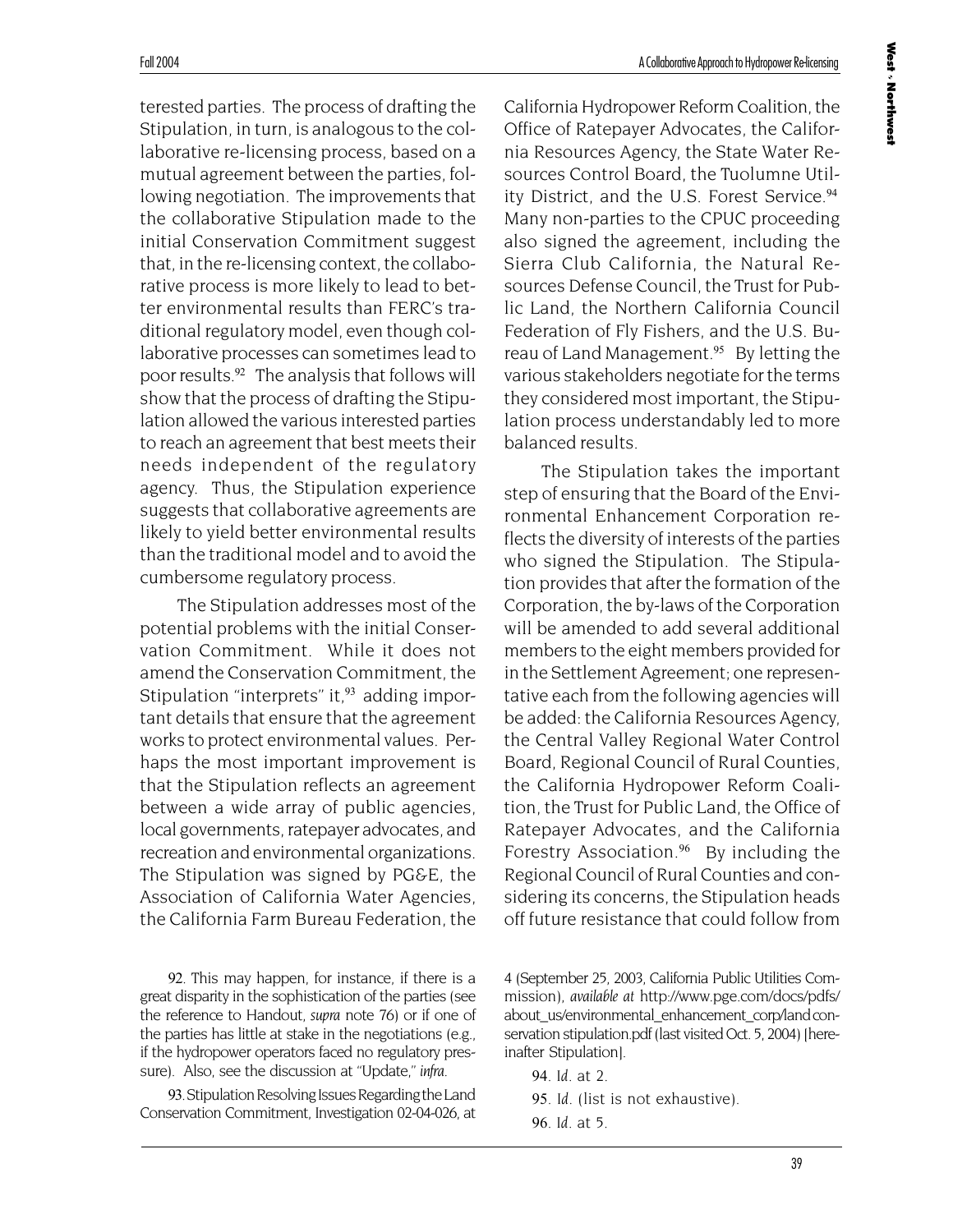a failure to consider the economic implications of the Corporation's work.

The Stipulation also takes several other steps that ensure a durable and effective arrangement to protect the environmental values of the watershed lands. The Stipulation institutes a consensus-based process for the Board's decisionmaking, with a non-binding dispute resolution procedure available to help get past any gridlock.<sup>97</sup> It also requires the Board to have open meetings and to provide notice to the leadership of any affected localities or entities and to any landowners located within one mile of the parcel to be disposed.<sup>98</sup> Furthermore, the Stipulation outlines the role of the Board<sup>99</sup> and the requirements of the Land Conservation Plan that the Environmental Enhancement Corporation is supposed to develop — including timelines, regular reporting requirements, and provisions for consideration of the economic impact on local governments.<sup>100</sup> The parties to the Stipulation also explicitly provided that the CPUC retains the authority to review land disposition decisions under section 851 of the Public Utilities Code.<sup>101</sup> The Stipulation also provided that PG&E will not oppose a proposed disposition on the basis that it has not been adequately compensated for the value of the parcel.<sup>102</sup> This minimizes the danger represented by the Board's advisory role to PG&E, where it makes non-binding recommendations to PG&E.<sup>103</sup> Finally, the parties stipulated that the agreement would be a contract enforceable in any court

*. Id.* at 6. *. Id.* at 7. *. Id.* at 5, 9-10. *. Id.* at 7-11, 12. *. Id.* at 9, 14. *. Id.* at 9-10.

103*. See supra* text accompanying note 86. Also, under the CPUC's reading, the Commitment's allowance for the sale of land

of competent jurisdiction, $104$  ensuring that the balance struck would survive any exclusion of terms in the agency proceedings.

By taking all of these steps, the signatories to the Stipulation avoided what could have been a contentious, time-intensive process of developing definitions for ambiguous terms to protect against potentially harmful actions to the environment. The parties agreed that the Stipulation resolves all issues directly related to the initial Conservation Commitment except the definition of "beneficial public values," which the SWRCB thought should be modified to specify that agricultural, sustainable forestry, and outdoor recreational uses should not be allowed on the lands unless environmentally sensitive.<sup>105</sup> Definitional issues still persist in the Stipulation, but are much less problematic because, as the CPUC suggested in responding to the SWRCB's recommendation, "[t]he combination of state agency representation on the governing board with consensus voting, as well as the Commission's § 851 approval process and CEQA review, will ensure that recreational uses that unduly harm the environment are not permitted."<sup>106</sup> The presence of environmental advocates on the Board, the clear delineation of responsibilities and timelines, and consideration of the impacts on the various affected parties helped ensure that result. The Conservation Commitment, after being strengthened by the Stipulation, moved to the next stage — the CPUC's final determination on the PG&E Settlement Agreement.

"without significant public interest value" would also be subject to the section 851 authority and would be presented to the CPUC for public notice, hearing, and approval, further minimizing the possibility of PG&E's business concerns overriding environmental considerations. CPUC Opinion, *supra* note 58, at 65.

104. Stipulation, *supra* note 93, at 13.

105*. Id*. at 4.

106. CPUC Opinion, *supra* note 58, at 66.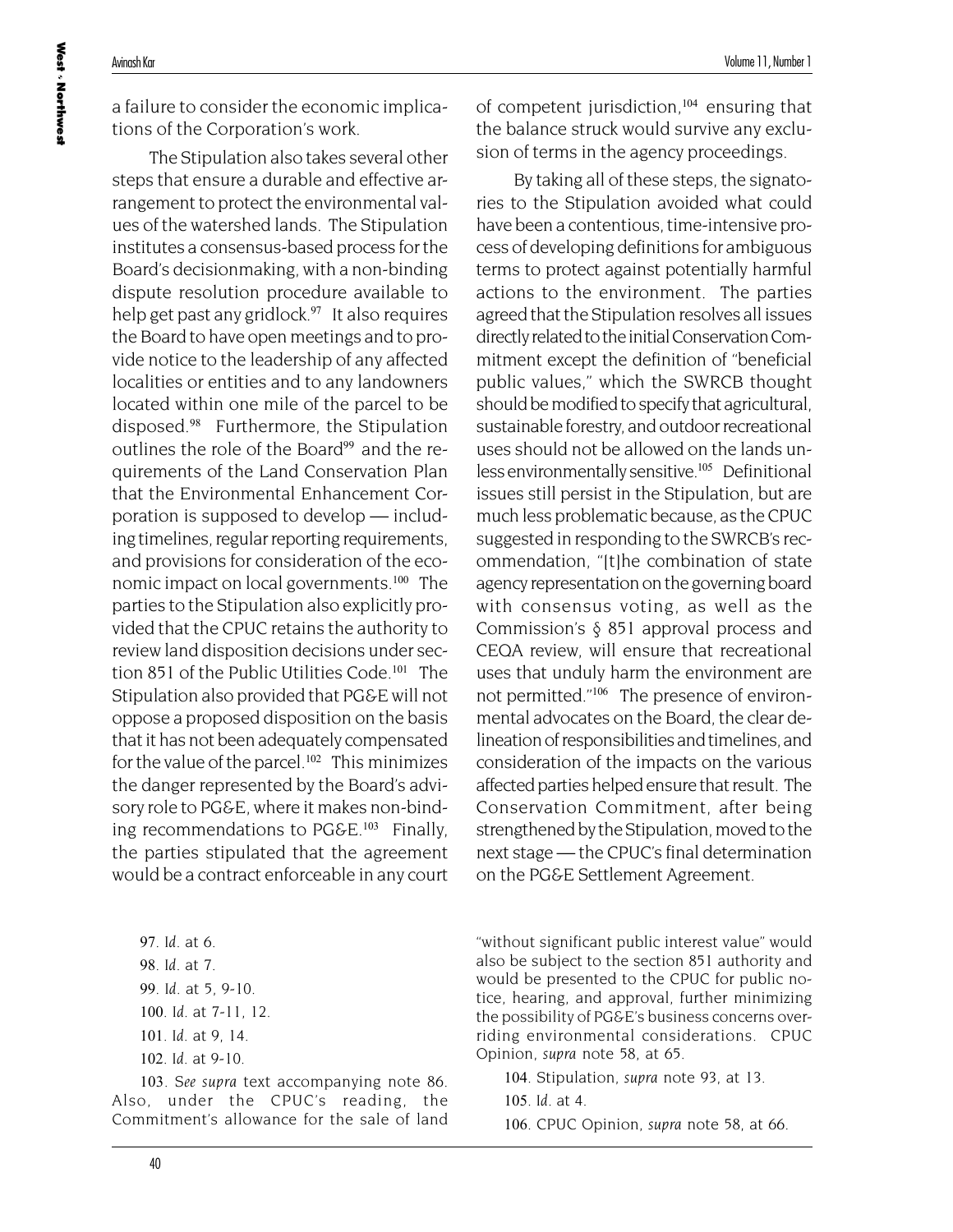#### **iii. CPUC's Final Determination**

The CPUC decision added one more element to PG&E's Land Conservation Commitment upon the request of the Greenlining Institute ("Greenlining"). Greenlining describes itself as a "multi-ethnic public policy and advocacy institute," whose mission is to "empower communities of color and other disadvantaged groups."107 After the Stipulation was presented to the CPUC, Greenlining asked the CPUC to expand the Conservation Commitment to address the needs of low-income urban PG&E ratepayers who do not live near the Sierra Nevada foothills where the vast majority of the protected land is located.<sup>108</sup> The CPUC agreed to Greenlining's request and ordered an additional \$30 million to provide a wilderness experience for urban youth particularly disadvantaged urban youth — and to acquire and maintain urban parks and recreation areas.<sup>109</sup> The CPUC also pledged to make it a duty for its nominees to the Board to champion this allocation.<sup>110</sup>

The incorporation of Greenlining's requests into the final decision can be looked at from a couple of perspectives, each high-

107. The Greenlining Institute, *Welcome to the Greenlining Institute*, *at* http://www.greenlining.org/ (last updated Sept. 28, 2004).

111. Comments of the Peninsula Ratepayers' Association on Proposed Decision and Alternatives, Investigation 02-04-026, at 7 (December 8, 2003, California Public Utilities Commission), *available at* http:/ /www.angene.net/rates/Pen\_In\_PD.pdf (last visited Oct. 5, 2004). Peninsula Ratepayers invites people to join "a no-dues organization that Scott Rafferty has organized to advocate for improvements to the PG&E settlement before the California Public Utility Commission (PUC)." Peninsula Ratepayers, *Peninsula Ratepayers*, *at* http://www.angene.net/rates/ rates.html (last visited Oct. 5, 2004).

112*.See* Stephenson, *supra* note 4, at 480-83. 113*.Id.*

lighting a potential weakness of the collaborative approach in the re-licensing context. The first perspective focuses on the negotiation process and the relative power of the parties involved. One commenter on the CPUC's decision, Peninsula Ratepayers' Association, characterizes the negotiations about the Stipulation as having "excluded Peninsula, Aglet, and Greenlining."<sup>111</sup> *If* the characterization is accurate, such exclusion suggests that the collaborative approach is only as good as the parties to the agreement. It also suggests that an unsupervised collaborative approach has the potential to overlook the concerns of less politically powerful groups, thus raising environmental justice concerns.<sup>112</sup> From this perspective, more formal, structured environments (such as the Integrated licensing process, with increased involvement and oversight by FERC) allow more opportunities to identify and balance such potentially overlooked concerns.<sup>113</sup> The ability to ensure that such concerns are not overlooked, and to balance those concerns against others, would be one of the strengths of the new Integrated relicensing process.<sup>114</sup>

114. The CPUC provides for the compensation of intervenors who contribute significantly to the proceeding. *See* Draft Decision of ALJ Cooke, Opinion Granting Intervenor Compensation, Investigation 02- 04-026 (July 23, 2004, California Public Utilities Commission), *available at* http://www.cpuc.ca.gov/word\_pdf/ COMMENT\_DECISION/38325.doc (last visited Oct. 5, 2004.) However, FERC makes no such provision. *See* 18 C.F.R § 385.214; FED. ENERGY REGULATORY COMM'N, CITIZEN'S GUIDE TO HYDROPOWER RELICENSING, *available at* http:/ /www.ferc.gov/for-citizens/my-rights/citizen-guides/citzguide-hydro.pdf (last updated June 8, 2004). The absence of such compensation and the higher transaction costs often associated with formal procedures (need for lawyers, for instance) may mean that the more formal aspects of the Integrated Process may in fact pose a greater barrier to marginalized groups than the collaborative process. Conversation with Ralph Cavanagh, Senior Attorney, NRDC. Conversations with Mr. Cavanagh were also instrumental in alerting the author to Greenlining's influence.

<sup>108</sup>. CPUC Opinion, *supra* note 58, at 66.

<sup>109</sup>*. Id*.

<sup>110</sup>*. Id*.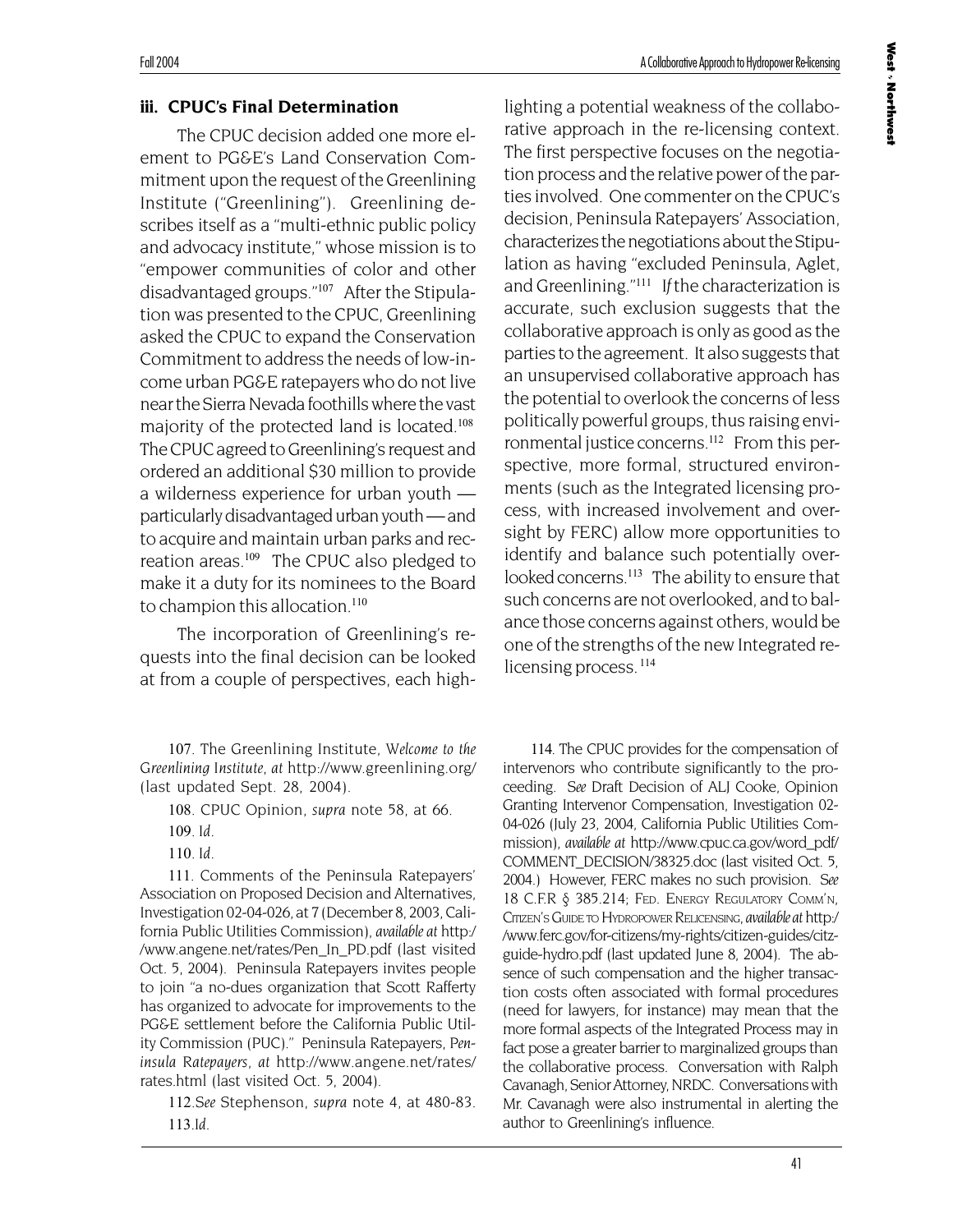**West Northwest**

Greenlining's involvement could be viewed from another perspective. Greenlining is not an unsophisticated player in the political landscape. For instance, in 2000, Greenlining announced a three-year, \$159-million initiative in partnership with Merrill Lynch, one of the world's leading financial service firms.<sup>115</sup> More recently, its representatives met not only with 15 financial institutions on the subject of adjustable rate mortgages, but also with various banking regulators, including Federal Reserve Chairman Alan Greenspan, himself.<sup>116</sup> This suggests that Greenlining may not have been excluded from the PG&E negotiations and may, in fact, have chosen to pursue its goals outside the negotiations process. If this characterization is correct, it suggests another potential weakness of the collaborative approach in the re-licensing context: the possibility that agreements reached by detailed and time-consuming negotiations could be altered by parties that choose not to participate in the negotiations but, instead, wait and then bring their concerns

directly to the regulatory table. In some circumstances, such alterations to completed negotiations may undermine the value of collaborative endeavors. Greater FERC involvement through the Integrated process, prodding parties during the negotiations process, could help to avoid situations where completed negotiations are jeopar-

115. Press Release, Merrill Lynch, Merrill Lynch, Greenlining Institute Announce New \$159 Million Economic Partnership for Southern California, San Francisco Bay Area, (May 11, 2000), *available at* http://www.ml.com/about/press\_release/ 20000510.htm (last visited Oct. 5, 2004).

116. Robert L. Gnaizda & John Bryant, *How Big Players Can Protect Public in Coming ARMs Race*, AMERI-CAN BANKER (July 30, 2004), Viewpoints, Vol. 169, No. 146. (ARMs are adjustable rate mortgages.).

117*. See* Press Release, Trout Unlimited, American Whitewater, Pacific Gas & Electric Co., CSERC & Friends of the River, Public Collaborative Group Sucdized. However, it does not eliminate opportunities for circumvention of collaborative efforts and could potentially create more opportunities for such circumvention.

That said, however, these potential weaknesses do not seem to have undermined the value of the PG&E negotiations; the exercise in collaborative problem-solving already appears to have been successful in facilitating further collaboration. Several of the parties involved in the Land Conservation Commitment Stipulation recently concluded another agreement, this time in the re-licensing context, to protect and restore the Stanislaus River.<sup>117</sup>

## **B. Avista Corporation's Clark Fork Settlement Agreement**

Avista took advantage of the collaborative Alternative Licensing Process for two hydroelectric projects on the Clark Fork River covering territory in Idaho and Montana.<sup>118</sup> Though Avista's project does not cover as much land area as the PG&E Agreement, it still affects a significant area of land, as the two projects combined cover 1,269 acres of federal land alone.<sup>119</sup> The reservoirs at the two dams cover 11,140 acres together and the dams represent 697 megawatts of operating capacity, which is almost 1% of hydropower capacity in the US.<sup>120</sup> The reservoirs have a storage capacity of 505,000 acre-

cessfully Completes 4 Year Effort to Protect and Restore Stanislaus River, (Mar. 1, 2004), *available at* http:/ /www.calhrc.org/conferences, articles and reports/Stan Press Release 3.2.04.doc (last visited Oct. 5, 2004).

118. Avista Corp., 90 FERC ¶ 61,167, at 61,508 (2000) (order issuing new license). A differentlypaginated version of the order is available at http:/ /elibrary.ferc.gov/idmws/search/fercadvsearch.asp (via search function, enter citation at Numbers: FERC Cite) (last visited Oct. 6, 2004).

119*. See id.*

120*. See id.* at 61,509.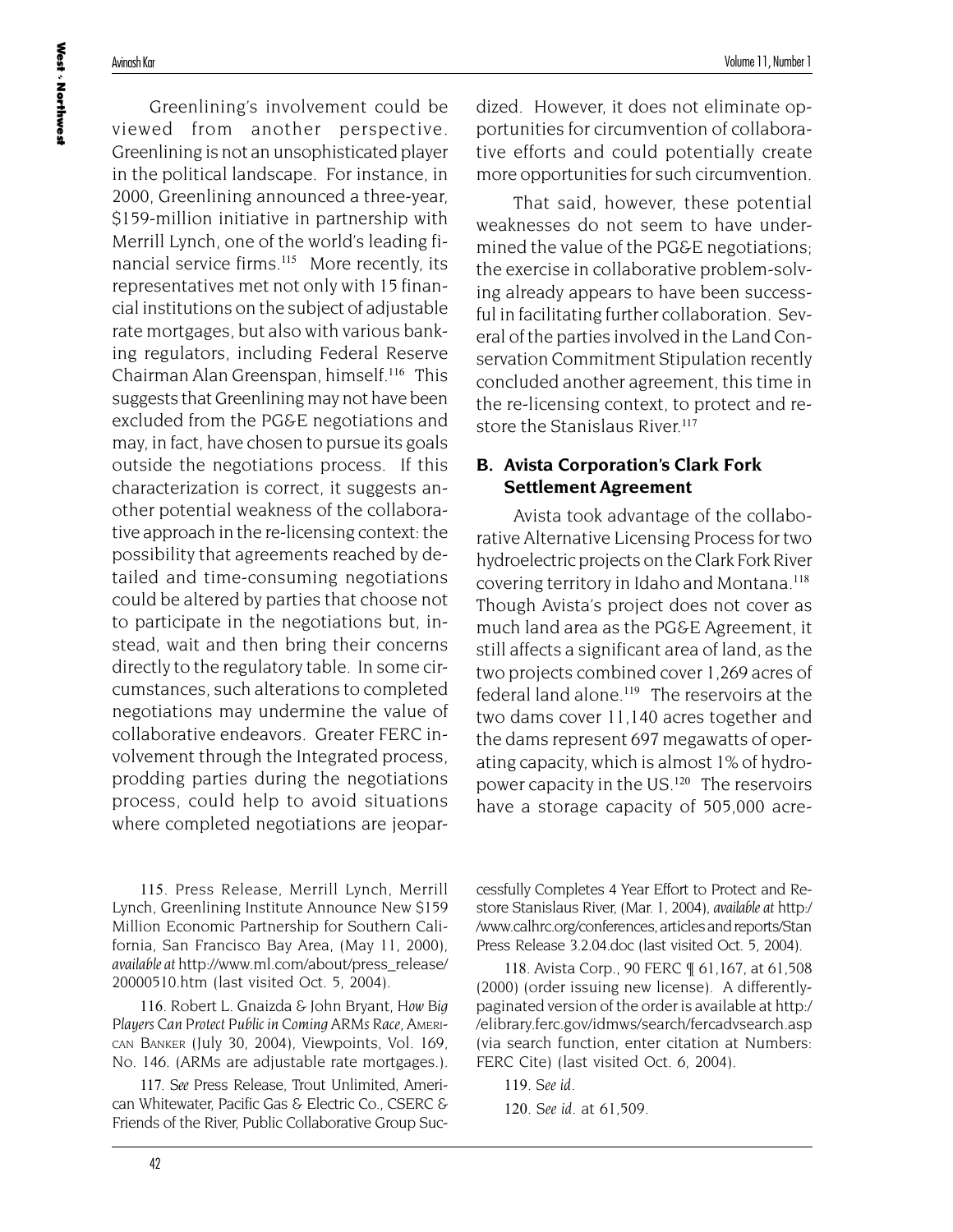feet.<sup>121</sup> Moreover, like other dams, the Clark Fork dams have significant downstream effects and any mitigation measures negotiated pursuant to the FPA could thus have wide-ranging consequences. Therefore, the Clark Fork Agreement serves as another valuable case study for the application of the collaborative process.

The Clark Fork Agreement exemplifies the advantages of the collaborative approach, reaching results similar to the PG&E Agreement but without the time, resources, and effort spent developing an original agreement which is then subsequently debated, added to, and modified within the formal confines of a proceeding. Moreover, the Clark Fork Agreement has been in place since 1999,<sup>122</sup> and its results can be examined as a useful indicator of the longevity and effectiveness of a collaborative agreement.

Many of the elements of the PG&E Stipulation are also present in the Clark Fork Agreement. Like the PG&E Stipulation, the Clark Fork Agreement was the result of negotiations representing a diversity of interests; twenty-seven different parties signed the agreement, including Indian tribes, sport fishermen, federal agencies, various environmental agencies from Idaho and Montana, local governments, and several environmental groups.<sup>123</sup> Also, like the PG&E Stipulation, the Clark Fork Agreement established a Management Committee reflecting those diverse interests — in this case by simply agreeing to have one representative from each signing party compose the Committee.<sup>124</sup> In doing so, the Clark Fork Agreement guaranteed environmental perspectives and advocates

121*. See id.* One acre foot is 325,851 gallons.

122*. See* Clark Fork Settlement Agreement ¶ A, *available at* http://www.avistautilities.com/resources/hydro/clarkfork/assets/02- 1999\_Clark\_Fork\_Settlement\_Agreement.pdf (last visited Sept. 14, 2004).

123*. Id*.

on the Committee. Just as importantly, like the PG&E Stipulation, it outlined the responsibilities of the Committee, $125$  allowing the Committee to focus on the task at hand instead of trying to outline its role. As did the PG&E Stipulation, the Clark Fork Agreement established an open meeting requirement, reporting responsibilities, and a consensusbased decision-making structure.<sup>126</sup> And similar to the PG&E Stipulation, the Clark Fork Agreement also guaranteed the survival of the balances struck by including a stipulation that even if FERC omitted from the license any of the conditions that the parties had agreed upon, Avista would continue to be bound by the agreement's terms, enforceable in a court of competent jurisdiction.<sup>127</sup>

In the event of a failure to reach consensus, the Management Committee decision-making structure put in place by the Clark Fork Agreement offers a few differences from PG&E's. The consensus requirement could lead to gridlock with twenty-seven committee members. Also, dispute resolution potentially could be lengthy and resource-intensive. Apparently, in an effort to avoid both scenarios, the Clark Fork Agreement instituted an intermediate procedure more streamlined than consensus, yet still requiring substantial agreement among the parties. This alternate voting procedure requires a unanimous vote by the utility, Montana and Idaho (one vote each, regardless of the number of state agencies represented on the Management Committee), the U.S. Fish and Wildlife Service, and the U.S. Forest Service, as well as a majority vote of the other Committee members present.<sup>128</sup>

124*. Id*. ¶ 26. 125*. Id.* 126*. Id*. ¶ 28. 127*.Id.* ¶ 5. 128*.Id*. ¶ 28.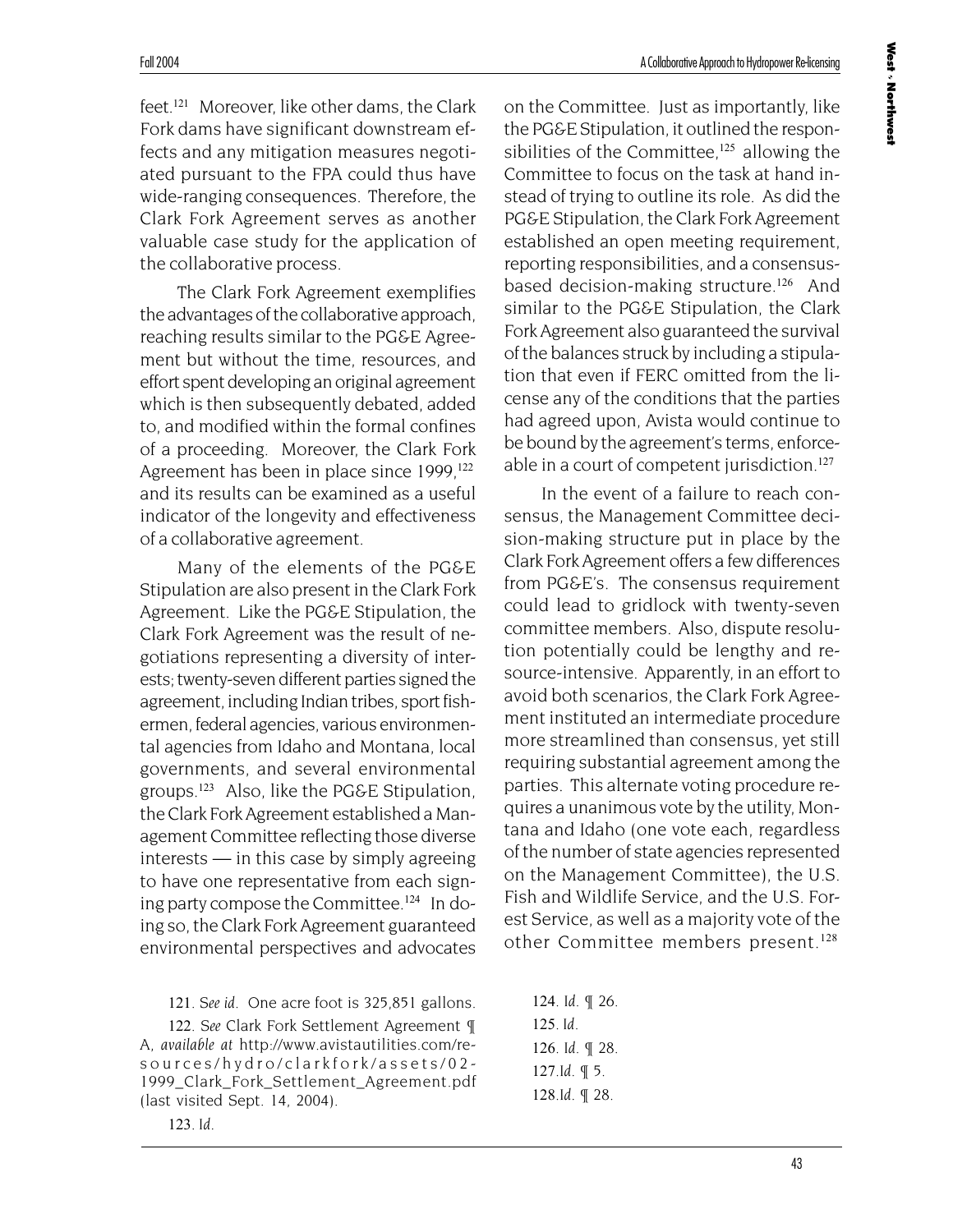**West Northwest**

Should this voting procedure also fail to produce a decision, the decision-making process finally resorts to dispute resolution overseen by FERC.<sup>129</sup> While this alternate voting procedure may undermine the consensus requirement to some extent, it still places significant emphasis on collective decisionmaking.

In another notable variation from the PG&E Conservation Commitment, the Clark Fork Agreement gave the Management Committee, and not the utility, final approval on the actions to be taken, $130$  thus avoiding even the slimmest possibility that one party could disproportionately influence decisions. While the PG&E Stipulation added terms to assuage some of the concerns raised by the Conservation Commitment in providing for the Corporation only to make recommendations to PG&E, it did not entirely dispense with the possibility.<sup>131</sup>

Another significant difference follows directly from the FERC licensing context in which this settlement was negotiated. Since the Avista license was to be issued for a 45 year term, the parties agreed to adaptive management practices, allowing for the modification of the protection, mitigation, and enhancement measures ("PMEs") included in the license (subject to FERC approval) in response to new information, technologies, and changing environmental and social needs.<sup>132</sup> This "living license," as

131*. Seesupra* text accompanying notes 86 and 101-03.

132. 90 FERC ¶ 61,167, at 61,511; *see* Clark Fork Settlement Agreement, *supra* note 122, ¶¶ 7, 26.

133*. See* Richardson, *supra* note 7, at 530.

134. Clark Fork Settlement Agreement, *supra* note 122, ¶ 21; 90 FERC ¶ 61,167, at 61,511.

135*. See* Appendices to the Clark Fork Settlement Agreement, *available at* http:// www.avistautilities.com/resources/hydro/ termed by Avista, reflects a powerful change from the traditional paradigm where licenses once issued were virtually untouchable.<sup>133</sup>

Finally, one of the biggest differences between the PG&E Conservation Commitment and the Clark Fork Agreement is in the scope and detail of the projects contemplated. Whereas the PG&E Commitment is aimed primarily at putting in place conservation easements and fee simple donations to environmentally minded organizations, the Clark Fork Agreement commits Avista to active stewardship of its watershed lands outlined in twenty-one separate PMEs with specific objectives — ranging from mitigation of shoreline erosion to fisheries enhancements and protection of terrestrial, riparian, wildlife, aesthetic, and recreational resources.<sup>134</sup> These PMEs are detailed in appendices and supporting material covering more than 166 pages; $135$  some of the PMEs even have submeasures that are separately detailed.<sup>136</sup> For example, just the Idaho Trout Habitat Acquisition and Fishery Enhancement Program covers more than six pages of programmatic content, detailing the purpose and goal of the program, the concerns to be addressed, the studies and analysis providing the basis for the measure, the proposed measures themselves, and the funding set aside for the measure.<sup>137</sup> Mitigation measures cover a wide variety of environmental approaches, from acquiring habitat, $138$  to monitoring

clarkfork/assets/PME.pdf (last visited Sept. 14, 2004) [hereinafter CFSA Appendices].

136*. See, e.g.,* Clark Fork Settlement Agreement, *supra* note 122, ¶ 21(f) (the Water Resources Program PM&E has five separate submeasures detailed in the Appendices).

137. These details are discussed in Appendix A of the CFSA Appendices, *supra* note 135.

138. Appendix B of the CFSA Appendices, *supra* note 135, is aimed at habitat acquisition and recreational fishery enhancement.

<sup>129</sup>*. Id*. ¶ 29.

<sup>130</sup>*. Id.* ¶ 26.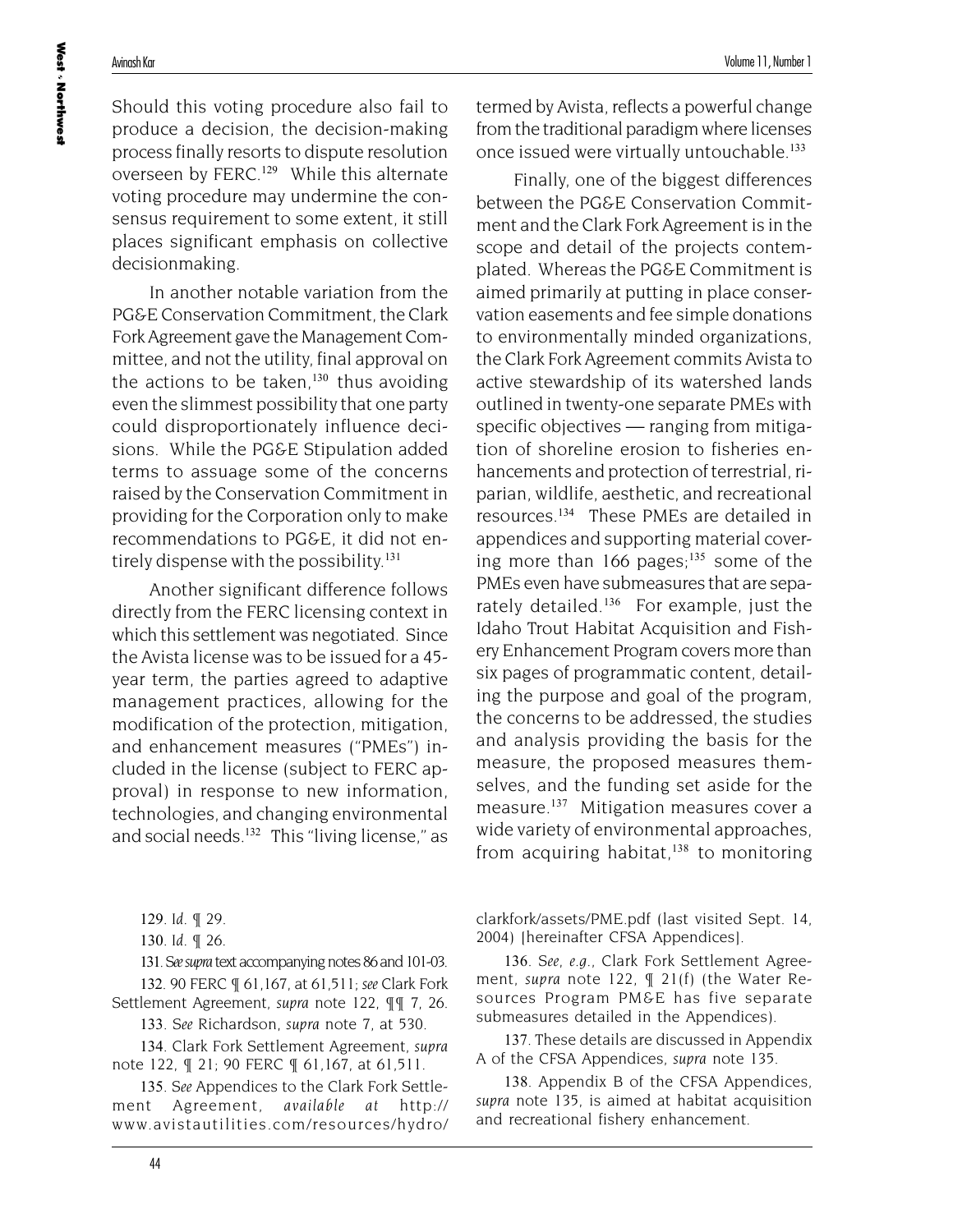West **Morthwest Northwest**

studies, $139$  to increasing minimum flows from the dam.<sup>140</sup> In return for its commitments, Avista received its new license two years before its license would have expired and for a term of forty-five years,<sup>141</sup> just short of the fifty-year maximum, providing continuity and certainty in its business operations. In reaching agreement on such a large number of specific commitments, the Clark Fork Agreement illustrates that not only can collaborative arrangements offer advantages and improvements over the traditional model (as shown by the PG&E example), but also that such arrangements can cover a broad range of issues.

More importantly perhaps, the Clark Fork Agreement demonstrates that such agreements can be durable and successful: not only does the flexibility of the living license arrangement help ensure that the collaboration will continue through changing circumstances, the agreement has already made significant progress in protecting the environment. For instance, the Clark Fork Project has restored more than a mile of an important Bull trout spawning stream back to its historical channel.<sup>142</sup> The project has also transported Bull trout over the hydropower dam in an effort to reestablish historic migration routes for the first time in more than fifty years.<sup>143</sup> Among its other successes, the project counts the purchase for preservation of 871 acres of wetland and riparian habitat.<sup>144</sup> And of course, the commitment to increased minimum flows produces continuing environmental benefits.

## **V. Conclusion**

As more and more hydropower facilities come up for re-licensing in the upcoming years, the FERC re-licensing process offers a unique opportunity to inject environmental considerations into a resource-use that, although beneficial in many ways, has also caused significant environmental harm in the past. The collaborative approach embodied in the Alternative Licensing Process and incorporated into the Integrated Licensing Process, is an increasingly favored route to relicensing and has the potential to produce less expensive, less time- and resource-intensive, and more productive arrangements to protect the environment while preserving the hydropower facilities' ability to carry out their business. The PG&E and Avista agreements illustrate the potential advantages of the collaborative approach:

- the greater likelihood of addressing the concerns of the various constituencies since the confrontational ethos of the formal process is avoided;
- the input of all the interested parties from the nascent stages of the licensing process, increasing the chances of producing better structured and more relevant environmental studies;
- an attendant decrease in the amount of time involved as, instead of fighting each other at cross-purposes, parties try to find areas of agreement, leading to faster responses to environmental problems;
- the potential for long-term and future collaboration; and
- more informed choices in general.

139. Appendix F1 of the CFSA Appendices, *supra* note 135, proposes a water quality monitoring program.

140. CFSA Appendices, *supra* note 135, at T-5.

141. Clark Fork Settlement Agreement, *supra* note 122, ¶ 3.

142. Avista Utilities, *Clark Fork Project*, *at* http:/ /www.avistautilities.com/resources/hydro/ clarkfork/default.asp (last visited Oct. 5, 2004).

143*. Id*.

144*. Id*.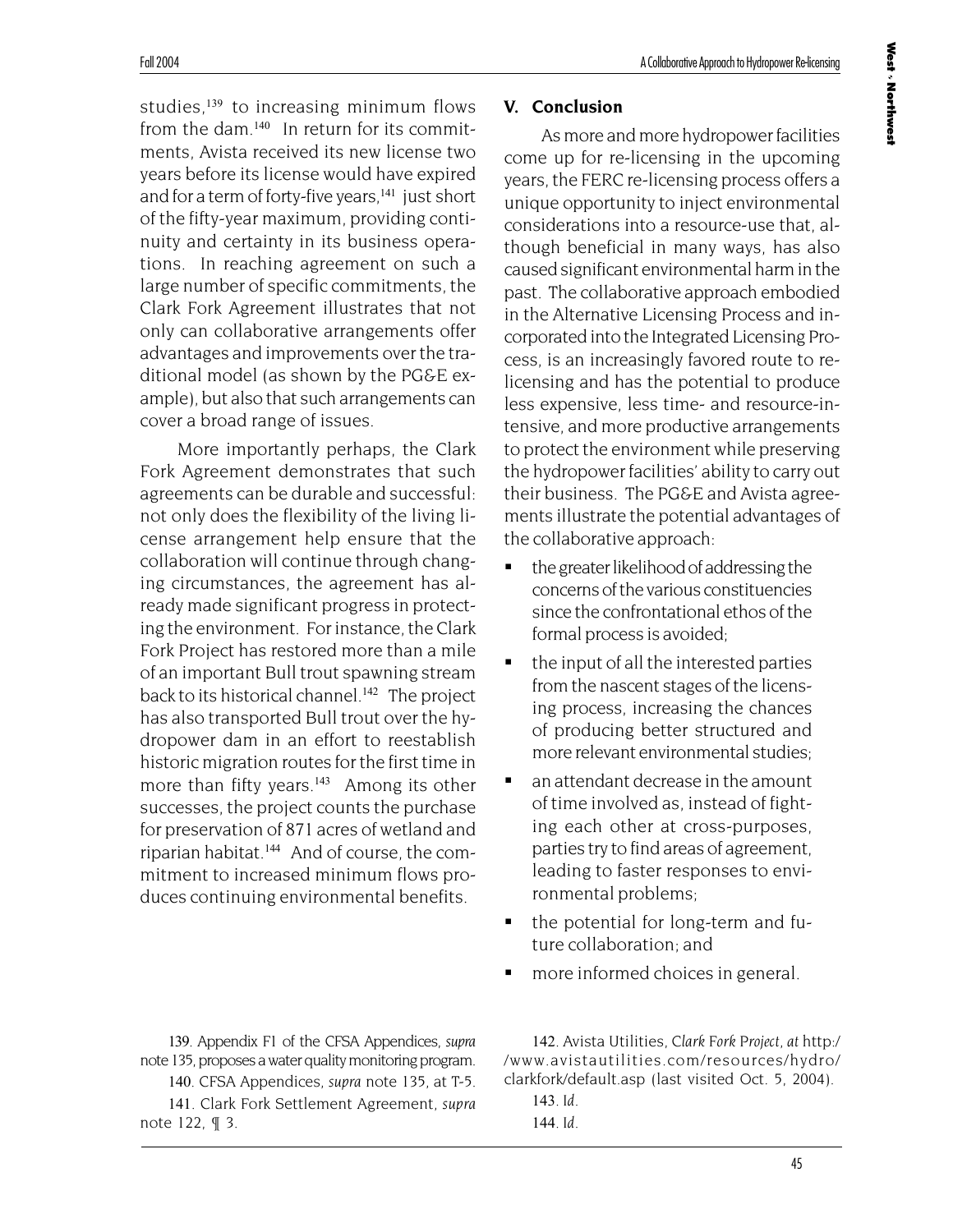The PG&E example also illustrates flaws in the collaborative approach. The collaborative approach could potentially lead to the exclusion of already marginalized voices. Alternatively, it could lead to resource inefficiency if parties attempt to force concessions at the end of a long process after significant amounts of time and money have been invested in negotiations. Continued vigilance will be necessary to ensure an inclusive process and to protect against endruns of the collaborative process.

As the collaborative approach and settlement agreements become more common, techniques to ensure effective, durable agreements become increasingly important. The PG&E and Avista agreements in their final forms illustrate a few of the strategies and tools that may prove useful in creating such agreements.

For example, one of the tools that helps make sure that the balances struck in agreements are not undermined is adopting adaptive management practices, as in the Clark Fork Agreement, which allow for changes to the agreement in response to changing situations and information. Also, characterizing the agreement as a contract is a useful approach which ensures that any terms that cannot be enforced by FERC, or are not included in the license, continue to be enforceable obligations for the parties.<sup>145</sup>

Strategies for creating long-term protections for environmental values include focusing on the composition and decision-making process of the body implementing the agreement, instead of defining terms to be eco-protective. Focusing on the relatively objective issues of fair processes in negotiations avoids the disagreements that are likely to follow from trying to address the relatively subjective topic of what particular terms such

145. RIVER RENEWAL, *supra* note 39, at Introduction § E; Hydroelectric Licensing Under the as "public interest" mean. And the compositional protections and the decision-making processes ensure that environmental perspectives are properly considered in governing body decisionmaking even if terms become outdated. If all else fails, it is always possible to revert to defining terms.

Both the agreements studied in this article illustrate some of the compositional and decisionmaking process elements that are likely to result in protection of environmental values. Compositionally, it is important to provide for a meaningful environmental presence on the decision-making body and to combine it with a consensus-based decisionmaking process to minimize any imbalance in the numbers. This ensures that environmental perspectives cannot be ignored.

From a decision-making process perspective, both agreements appear to have found it important to delineate the responsibilities of the governing body so that its decision-making is focused on the objective task at hand and not on the more openended task of defining the scope of its work. Also, as both agreements suggest, a disputeresolution process can address the potential intransigence in the consensus model. Interposing an intermediate step to avoid expensive arbitration to the extent possible, as in the Clark Fork Agreement, is also an option — albeit one that may undermine the consensus-process to some degree.

Some other considerations addressed by the PG&E and Avista agreements may also be worth keeping in mind. Anticipating nonenvironmental issues that may impact the process and including potential opponents on those issues in settlement discussions is likely to preempt problems. The participants in the PG&E process

Federal Power Act, 68 Fed. Reg. at 51,104, ¶ 342 (citing the Clark Fork Agreement at n.323).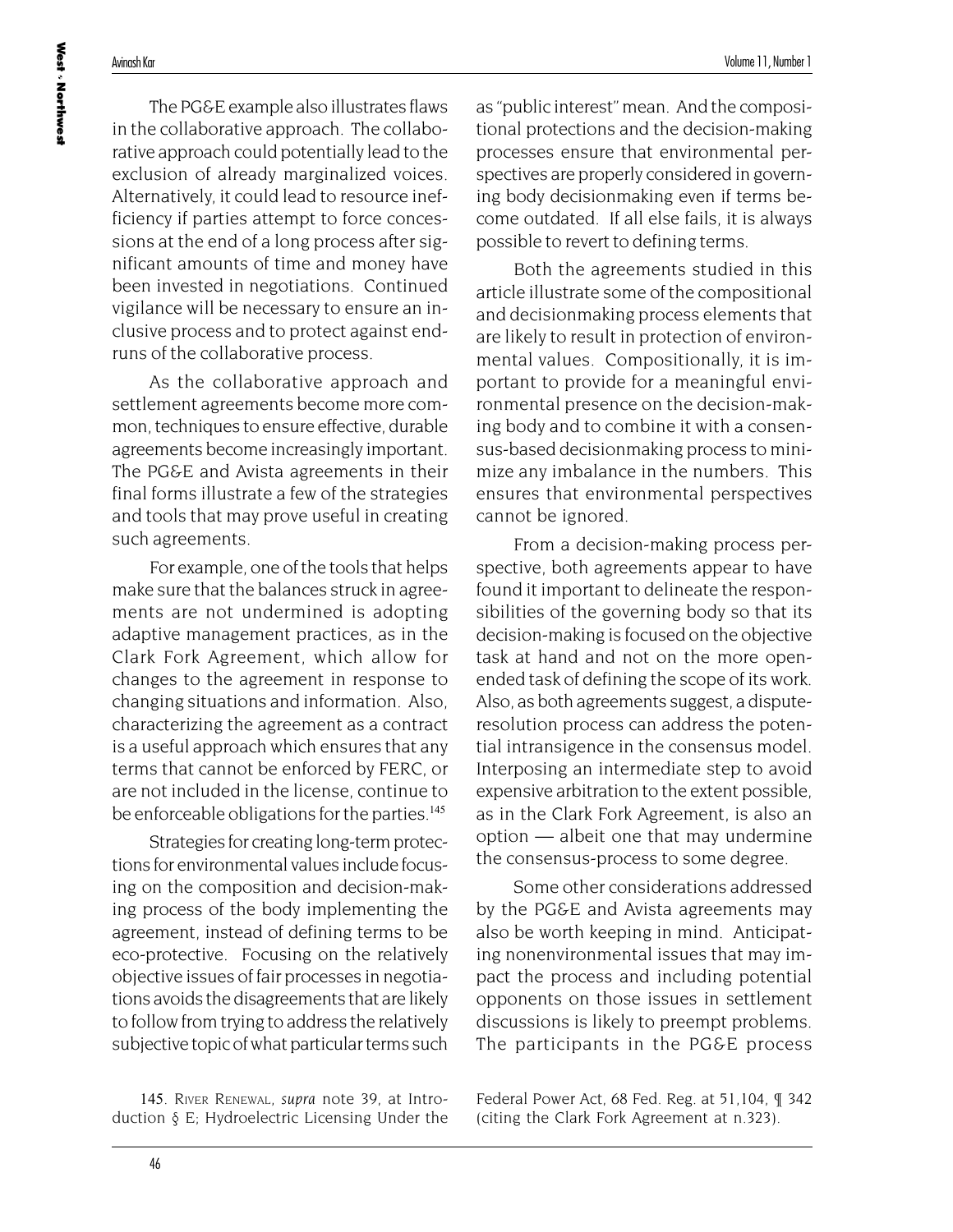headed off a potential impediment by including the Regional Council of Rural Counties in discussions and addressing concerns about property tax losses.

It also may be important to impose deadlines and timeframes to keep the process moving along, and to impose reporting requirements to ensure transparency, adherence to the established guidelines, and an opportunity to correct problems. FERC's Integrated Licensing Process (which becomes the default in July 2005) imposes timelines and reporting requirements. However, it may also be necessary to include such terms in the settlement agreement itself if the Alternate Licensing Process is used,<sup>146</sup> or if the timelines and reporting requirements concern issues not within FERC's jurisdiction and therefore are not included in the license.

Finally, it may be necessary to clarify the governing body's role and to limit the utility's influence, as the PG&E example suggests. Whether the Board or Management Committee makes recommendations to the licensee or directly implements its responsibilities may be an important distinction in agreements which involve issues that are not subject to FERC oversight, and where final decisions on the issues could end up resting in the hands of the applicant alone.

Keeping these considerations in mind and using some of the tools discussed above, collaborative re-licensing agreements under the Integrated and Alternative Licensing Processes offer the possibility of durable and effective solutions to the environmental problems faced by so many watershed lands while still allowing society to reap the

146*. See supra* note 47 and accompanying text.

147. Blaine Harden, *Proposal Restricts Appeals on Dams; Administration Plan Could Help Hydropower Firms Avoid Costs*, WASH. POST, Oct. 28, 2004, at A1 (emphasis added).

benefits of hydropower. As numerous hydropower facilities come up for re-licensing in the next few years, such agreements present a unique opportunity to better protect, rehabilitate, and enjoy our rivers and riparian ecology.

## **Update**

Recent events may have serious implications for the collaborative approach to relicensing. The Bush administration recently "proposed [a rule] giving dam owners the *exclusive* right to appeal Interior Department rulings about how dams should be licensed and operated on American rivers" to senior political appointees in the Interior Department.<sup>147</sup> Currently, the re-licensing process requires hydropower applicants to consult with various units of the Interior Department, including the U.S. Fish and Wildlife Service, regarding conditions that should be imposed on licenses to protect environmental and recreational values.<sup>148</sup> The Fish and Wildlife Service's recommendations on appropriate conditions are owed deference by FERC pursuant to section  $10(i)$  of the FPA.<sup>149</sup> In addition, Interior is often responsible for imposing mandatory conditions on re-licensed projects pursuant to section 4(e) of the FPA.<sup>150</sup> Interior's recommendations and mandatory conditions are subject to public comment, and final decisions as to the content of the conditions are made by mid-level Interior Department officials.<sup>151</sup> If the hydropower companies are allowed an exclusive appeal, other stakeholders are excluded from the process, and environmental and recreational considerations that would otherwise have been recommended or mandated on the basis of science may be left

.18 C.F.R. § 16.8(a)(1). *. See* supra note 42. 150*. Id.* . Editorial, *Damming Dissent*, S.F. CHRON.,